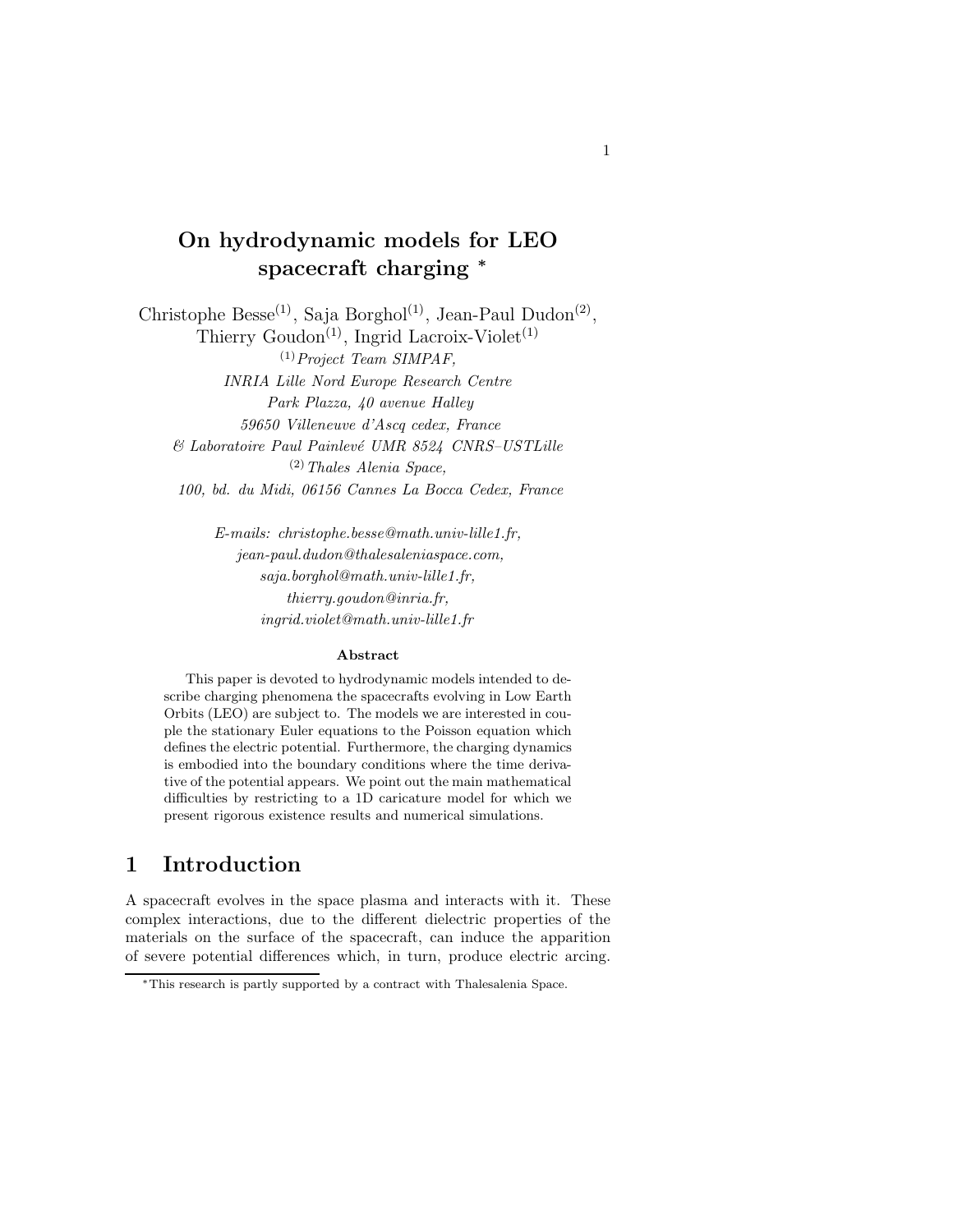These phenomena are sources of in-orbit failures since the arcing can lead to irreversible damages on the in-board devices or on the solar arrays. Therefore, the prevention of the apparition of excessive electric charges has motivated an intense research in space engineering in order to design efficient procedures of numerical simulations see e. g. [21], [6], [22]. This effort requires an important preliminary step on modeling issues. A basis model is clearly based on the Vlasov-Maxwell-Boltzmann (or Fokker-Planck) equations for describing both the motion of the charged particles and the variations of the electro-magnetic fields. The nonlinear system of PDEs is completed by suitable boundary conditions on the surfaces of the satellite and equilibrium conditions at infinity. The charging phenomenon is precisely driven by the boundary conditions on the spacecraft surface for the electromagnetic field and the densities. We shall see that their expression, which involve the dielectric properties of the different materials on the surface, makes the problem highly non standard. Moreover, taking into account the specific features of the plasma environment can help in reducing the complexity of the model, and we can actually decline a hierarchy of possible models. In the next Section we describe some aspects of the derivation of the models, emphasizing the specificities of GEostationary Orbits (GEO) and Low Earth Orbits (LEO) environments. In Section 3 we derive a simpler one dimensional model which helps in pointing out several interesting features of the problem. This is completed by theoretical results in Section 4 and numerical simulations in Section 5.

# 2 Kinetic, Hydrodynamics Models and Potential Boundary Conditions

### 2.1 Generalities

We suppose that the plasma consists in two charged particles species: ions  $H^+$  and electrons. We denote by  $f_i$  and  $f_e$  respectively, the distribution functions of these species:  $f_{i/e}(t, x, v) dv dx$  stands for the number of ions (respectively electrons) in the domain centered at the point  $(x, v)$ of the phase space with infinitesimal volume dv dx at time  $t \geq 0$ . Let  $q_i = -q_e = q > 0$  be the elementary charge, let  $m_i$  and  $m_e$  be the ion mass and the electron mass, respectively. The evolution of the charged particles obeys the following PDEs

$$
\partial_t f_{i/e} + v \cdot \nabla_x f_{i/e} + \frac{q_{i/e}}{m_{i/e}} (E + v \wedge B) \cdot \nabla_v f_{i/e} = C_{i/e}(f_i, f_e), \quad (2.1)
$$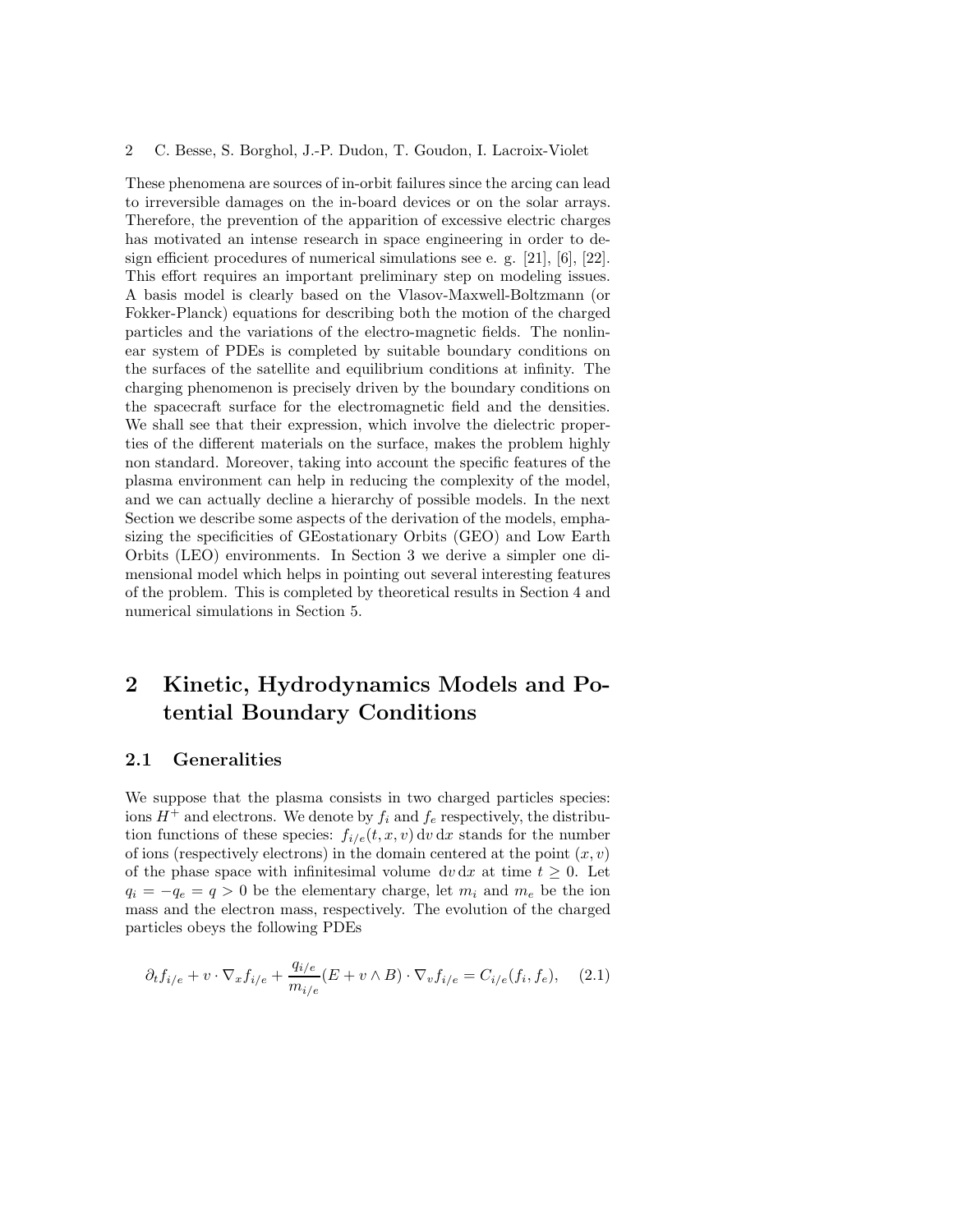which is coupled to the Maxwell equations for the electro-magnetic field  $(E, B)$ :

$$
\epsilon_0 \big(-\partial_t E + c^2 \text{curl}_x B\big) = J_i + J_e,\tag{2.2}
$$

$$
\operatorname{div}_x(\epsilon_0 E) = q(n_i - n_e),\tag{2.3}
$$

$$
c^2 \partial_t B + \text{curl}_x E = 0,\tag{2.4}
$$

$$
\text{div}_x B = 0,\tag{2.5}
$$

where  $\varepsilon_0$  and c stand for the vacuum permittivity and the light speed respectively and we denote

$$
n_{i/e} = \int_{\mathbb{R}^3} f_{i/e} \, \mathrm{d}v, \qquad J_{i/e} = q_{i/e} \int_{\mathbb{R}^3} v \, f_{i/e} \, \mathrm{d}v.
$$

In (2.1) the right hand side contains the collision dynamics between the particles (electron/electron, ion/ion and electron/ion), the operator  $C_{i/e}$  being of Boltzmann or Fokker-Planck type, see [10, 13]. However, except for very specific flights (e. g. in Polar Earth Orbits), the magnetic effects can be neglected so that the Maxwell equations  $(2.2)$ – $(2.5)$  can be replaced by a mere Poisson equation for the electric potential. Indeed, let us introduce the electric potential  $\Phi(t, x)$ : the electric field is defined by  $E = -\nabla_x \Phi$ . Then, (2.1) reduces to

$$
\partial_t f_{i/e} + v \cdot \nabla_x f_{i/e} - \frac{q_{i/e}}{m_{i/e}} \nabla_x \Phi \cdot \nabla_v f_{i/e} = C_{i/e}(f_i, f_e),\tag{2.6}
$$

where (2.3) leads to the Poisson equation

$$
-div_x(\epsilon_0 \nabla_x \Phi) = q(n_i - n_e). \tag{2.7}
$$

Eq.  $(2.1)$ – $(2.5)$  hold for  $t \geq 0$ ,  $x \in \Omega$ ,  $v \in \mathbb{R}^3$ , where  $\Omega \subset \mathbb{R}^3$ represents the exterior of the satellite. Therefore the problem should be completed with boundary conditions for the potential and the distribution functions. First of all, far from the spacecraft the plasma is supposed to be in an equilibrium state thus, at infinity, we assume that

$$
\Phi(t, x) \xrightarrow[|x| \to \infty]{} 0,
$$
\n
$$
f_{i/e}(t, x, v) \xrightarrow[|x| \to \infty]{} 0,
$$
\n
$$
\exp\left(-\frac{v^2}{2\Theta_{i/e}^{\infty}}\right)
$$
\n
$$
(2.8)
$$

holds with  $n_{i/e}^{\infty} > 0$  and  $\Theta_{i/e}^{\infty} > 0$  given densities and temperatures for the ions and the electrons.

Second of all, on the spacecraft the particles distributions obeys

$$
\gamma_{inc} f_{i/e} = \mathcal{R}(\gamma_{out} f_{i/e}) + S \quad \text{for } v \cdot \nu(x) < 0 \tag{2.9}
$$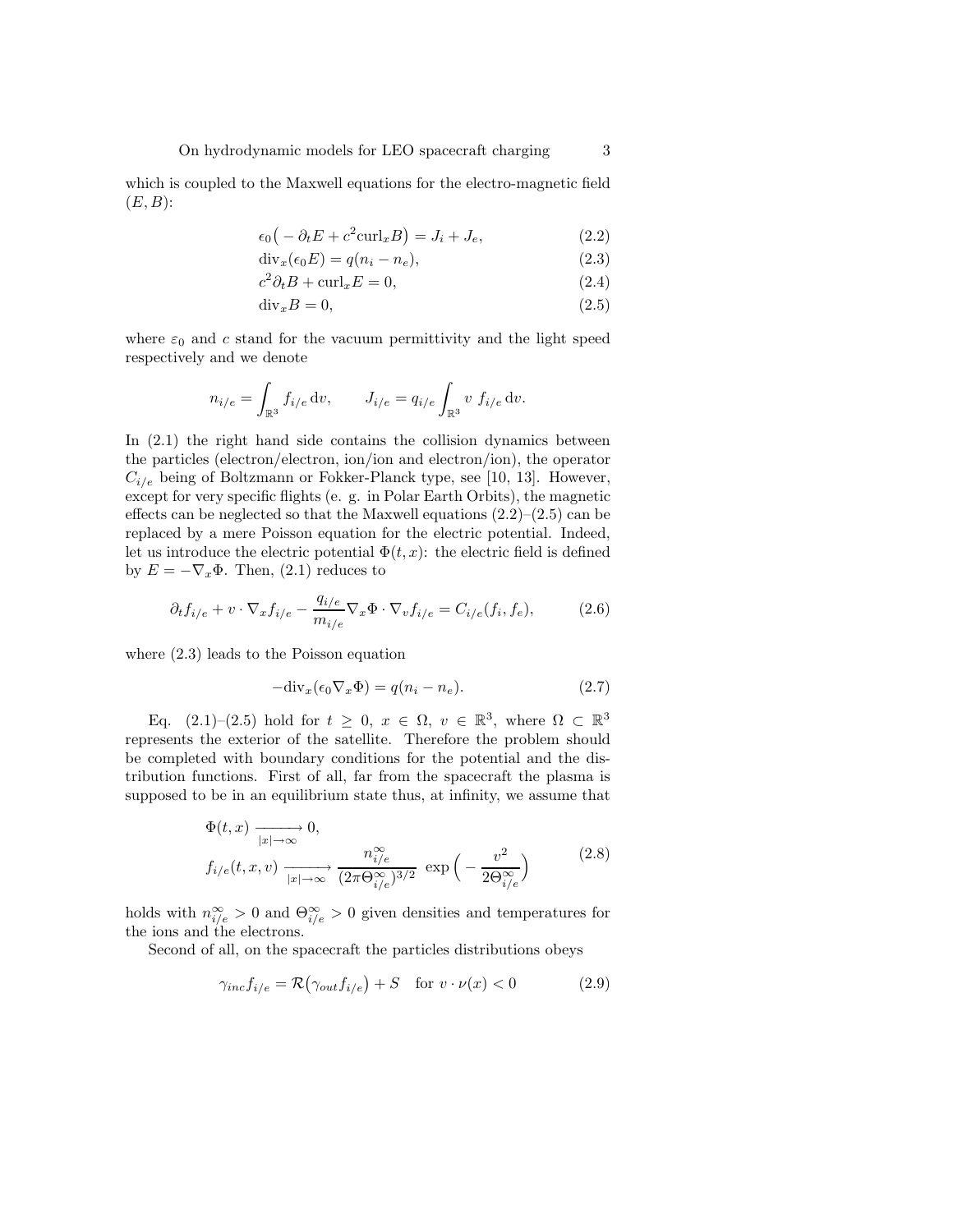where  $\nu(x)$  stands for the outward unit vector at point  $x \in \partial\Omega$ ,  $\gamma_{inc}$ denotes the trace operator on the incoming set  $\{(x, v) \in \partial \Omega \times \mathbb{R}^3 \text{ s. t. } v\}$  $\nu(x) < 0$ , and  $\gamma_{out}$  denotes the trace operator on the outgoing set  $\{(x, v) \in \partial\Omega \times \mathbb{R}^3 \text{ s. t. } v \cdot \nu(x) > 0\}.$  The linear operator R describes how impinging particles are reflected by the walls; for instance we can use the simple specular reflection law

$$
\mathcal{R}f(x,v) = \alpha \ f\big(x,v - 2(v \cdot \nu(x))\nu(x)\big)
$$

with  $\alpha \in (0,1)$  an accommodation coefficient. Varying the value of  $\alpha$ can be seen as a model of the photo-emission. When flying in darkness the spacecraft surfaces are absorbing  $(\alpha = 0)$  whereas exposition to light causes emission of particles  $(\alpha > 0)$ . Finally, S is a source term accounting for possible emission of charged particles by the surface. Let us now describe, according to [5], the boundary condition for the potential which is the most original part of the model.

The spacecraft can be seen as a perfect conductor, partially covered by an assembly of dielectric materials. We denote by  $\mathcal{O}_0$  the conductor, and  $\mathcal{O}_k, k \in \{1, ..., N_d\}$  the dielectrics which are characterized by their permittivity  $\varepsilon_k > 0$  and conductivity  $\sigma_k > 0$ . The height of the kth dielectric layer is denoted by  $d_k$ . The plasma fills the domain  $\Omega =$  $\mathbb{R}^3 \setminus \bigcup_{k=0}^{N_d} \mathcal{O}_k$ . We set  $\Gamma = \bigcup_{k=0}^{N_d} \partial \mathcal{O}_k$  and for a given point  $x \in \Gamma$ ,  $\nu(x)$  stands the normal vector at the surface Γ (pointing outward the considered domain). We consider the following interfaces (see figure 2.1):

- $\Gamma_{c/v} = \Gamma \setminus \bigcap_{k=0}^{N_d} \partial \mathcal{O}_k$  the interface between the conductor and the vacuum,
- $\Gamma_{c/d} = \partial \mathcal{O}_0 \setminus \Gamma_{c/v}$  the interface between the conductor and the dielectrics,
- $\Gamma_{d/v} = \partial \Omega \setminus \Gamma_{c/v}$  the interface between the dielectrics and the vacuum,
- $\Gamma_{d/d} = \Gamma \setminus (\partial \mathcal{O}_0 \cup \partial \Omega)$  the interface between neighbors dielectrics.

The boundary conditions for  $\Phi$  can be deduced from the Maxwell equations considered in the whole space  $\mathbb{R}^3$  and bearing in mind that the different parts of the spacecraft have different electric behavior. At any place of the conductor, the electric potential remains at a constant value: we denote by  $\phi_{abs}(t)$ , the so-called "absolute potential", this value of the potential at time  $t$ . In particular, we have

$$
\Phi(t, x) = \phi_{abs}(t) \text{ on } \Gamma_{c/v}.
$$
\n(2.10)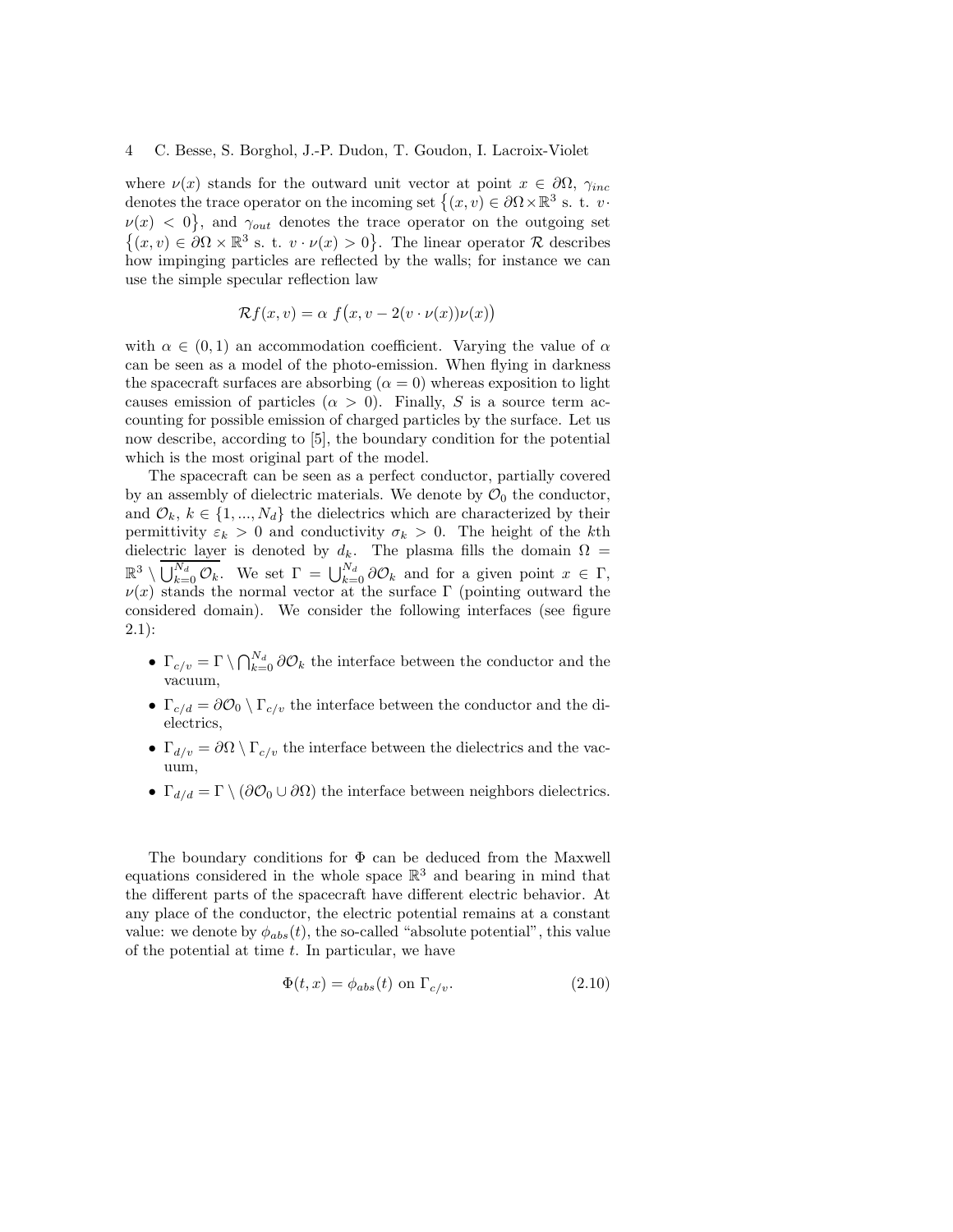

Figure 2.1: Domain and notations of interfaces

In the dielectrics, there exists a runaway current, proportional to the electric field  $J_k = -\sigma_k \nabla_x \Phi_{diel}$ . Then, we consider the jump relations associated to the Ampère law (2.2) recasts as  $\partial_t \text{div}_x(\varepsilon \nabla_x \Phi) = \text{div}_x(J)$ . Denoting  $J_{ext} = J_i + J_e$ , we get

$$
\partial_t (\epsilon_k \partial_\nu \Phi_{diel} - \epsilon_0 \partial_\nu \Phi) + J_{ext} \cdot \nu + \sigma_k \partial_\nu \Phi_{diel} = 0 \quad \text{on } \Gamma_{d/v} \tag{2.11}
$$

together with the relation

$$
\int_{\Gamma_{c/v}} \left[ \partial_t (-\epsilon_0 \partial_\nu \Phi) + J_{ext} \cdot \nu \right] d\gamma + \int_{\Gamma_{c/d}} \left[ \partial_t (-\epsilon_k \partial_\nu \Phi_{diel}) - \sigma_k \partial_\nu \Phi_{diel} \right] d\gamma = 0.
$$
\n(2.12)

Since the dielectric layer is very thin, which means that the  $d_k$ 's are small compared to the characteristic lengths of the spacecraft, the normal derivative of the dielectric potential on  $\Gamma_{c/d}$  and  $\Gamma_{d/v}$  is approached by

$$
\partial_{\nu}\Phi_{diel}(t,x) \simeq \frac{\phi_{abs}(t) - \Phi(t,x)}{d_k}.
$$
\n(2.13)

Finally  $(2.10)$ ,  $(2.11)$ ,  $(2.12)$  and  $(2.13)$  defines the boundary conditions for the potential.

## 2.2 From GEO to LEO

The most studied environment relies on the geostationary orbits (GEO) which yields further simplifications, based on asymptotic considerations.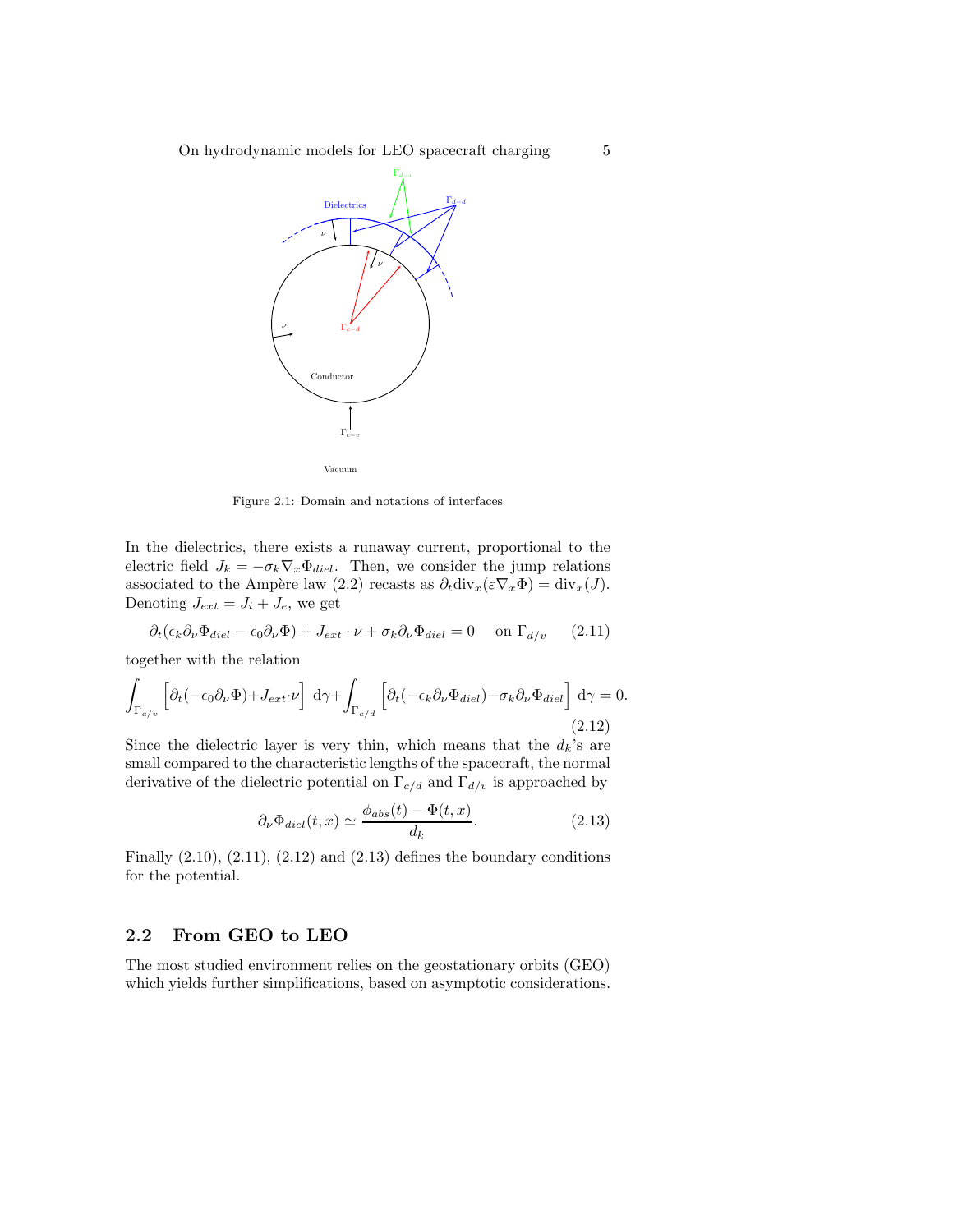There, the plasma can be considered as collisionless, that is  $C_{i/e} = 0$ in (2.6). Furthermore, the Debye length is large and the evolution of the charged particles holds on a larger time scale than the time scale of evolution of the electric potential on the boundary. Eventually, the GEO charging of a spacecraft is thus described by the stationary Vlasov-Poisson equations

$$
\left\{ \begin{aligned} &v\cdot\nabla_x f_{i/e}-\frac{q_{i/e}}{m_{i/e}}\nabla_x\Phi\cdot\nabla_v f_{i/e}=0,\\ &\Delta_x\Phi=0, \end{aligned} \right.
$$

with the boundary conditions  $(2.8)$ ,  $(2.9)$  and  $(2.10)$ – $(2.12)$ . Note that the problem remains time-dependent due to the time derivative in (2.11) which governs the evolution of the charging phenomena. We refer to [5] for an introduction to this model, in particular for the discussion of the potential boundary conditions. The model is currently used in GEO codes, see [3, 6, 4, 1]. In this paper we are rather interested in Low Earth Orbits (it means orbits with an altitude between 100 and 2000 km whereas GEO is around 36.000 km). Since the plasma is more dense with a smaller mean free path, the use of hydrodynamic models becomes reasonable, at least in a first approximation. This is interesting for numerical purposes since by getting rid of the velocity variable, it allows to reduce the size of the unknowns. The model can be derived as follows. Bearing in mind the standard collision operators in plasma physics, electron/electron and ion/ion collisions preserve mass, impulsion and energy and relax towards equilibrium states which are the Maxwellian functions. After integration of (2.6) we obtain

$$
\partial_t \int_{\mathbb{R}^3} \begin{pmatrix} 1 \\ v \\ v^2 \end{pmatrix} f_{i/e} dv + \nabla_x \int_{\mathbb{R}^3} v \begin{pmatrix} 1 \\ v \\ v^2 \end{pmatrix} f_{i/e} dv + \frac{q_{i/e}}{m_{i/e}} \nabla_x \Phi \cdot \int_{\mathbb{R}^3} \begin{pmatrix} 0 \\ 1 \\ 2v \end{pmatrix} f_{i/e} dv = \int_{\mathbb{R}^3} \begin{pmatrix} 1 \\ v \\ v^2 \end{pmatrix} C_{i/e}(f_i, f_e) dv.
$$
\n(2.14)

Actually, the right hand side only retains the momentum and energy exchanges between the two species due to the electron/ion collisions. Of course, this set of moment equations is not closed since higher moments appear in the convection terms. However, dealing with collisiondominated flows, the distribution functions relax to Maxwellians and replacing  $f_{i/e}$  by the corresponding  $\frac{n_{i/e}}{(2\pi\Theta_{i/e})^{3/2}}$  exp  $\left(-\frac{|v-u_{i/e}|^2}{2\Theta_{i/e}}\right)$  we are led to the Euler equations satisfied by the density  $n_{i/e}$ , velocity  $u_{i/e}$  and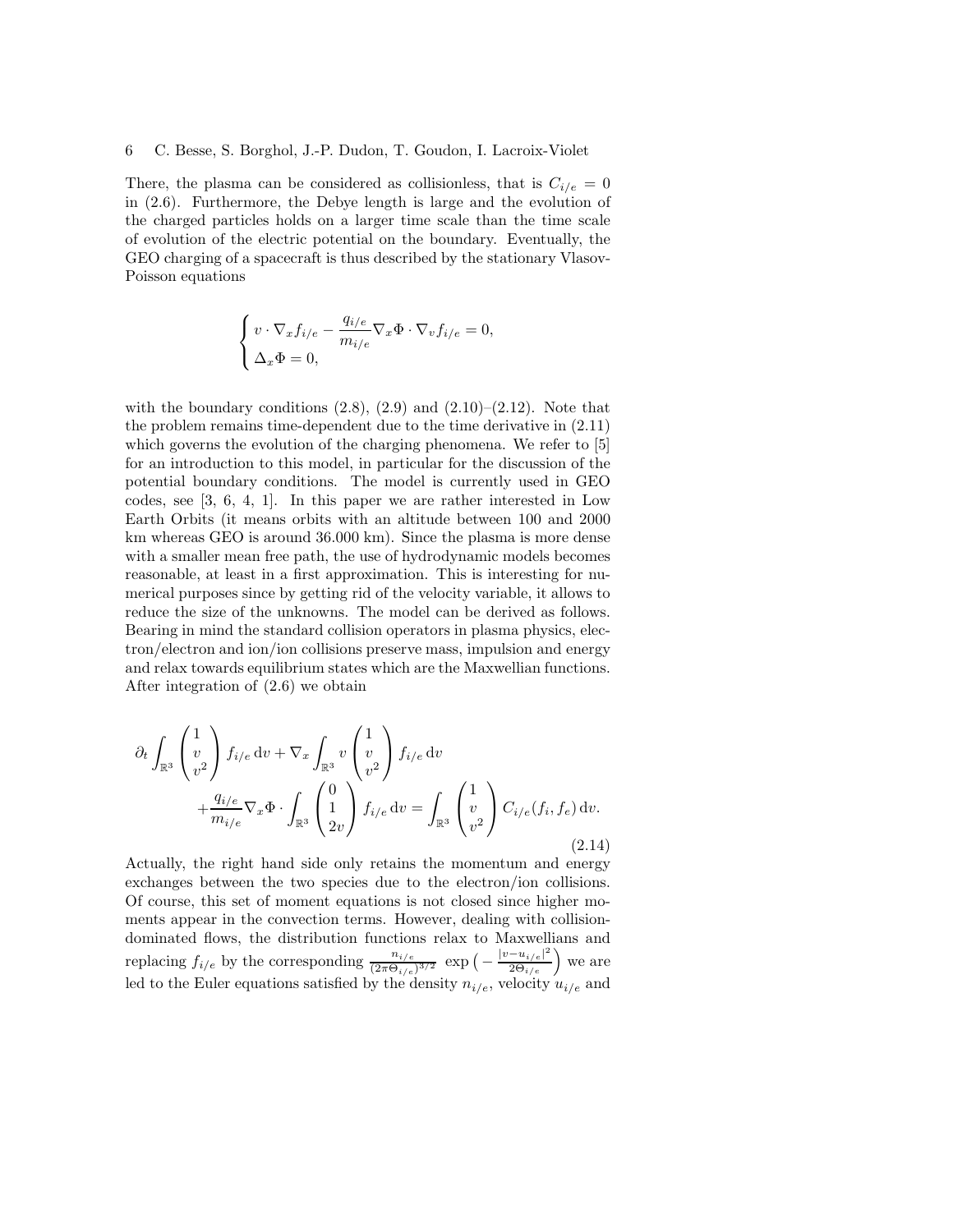temperature  $\Theta_{i/e}$ 

$$
\begin{cases}\n\partial_t n_{i/e} + \text{div}_x(n_{i/e}u_{i/e}) = 0, \\
m_{i/e}(\partial_t(n_{i/e}u_{i/e}) + \text{Div}_x((n_{i/e}u_{i/e}) \otimes u_{i/e})) + \nabla_x p_{i/e} \\
= -q_{i/e}n_{i/e}\nabla\Phi - kq_{i/e}n_{e}n_{i}(u_i - u_e), \\
\partial_t w_{i/e} + \text{div}_x(w_{i/e}u_{i/e} + p_{i/e}u_{i/e}) \\
= -q_{i/e}n_{i/e}\nabla_x \Phi \cdot u_{i/e} - kq_{i/e}n_{e}n_{i}(u_i - u_e) \cdot u_{i/e} \\
- \kappa q_{i/e}n_{e}n_{i}(\Theta_i - \Theta_e)\n\end{cases} \tag{2.15}
$$

with  $w_{i/e} = \frac{m_{i/e}}{2}$  $\frac{i/e}{2}n_{i/e}|u_{i/e}|^2 + \frac{3}{2}n_{i/e}\Theta_{i/e}$ . Here we denote by div the standard divergence of a vector and by Div the divergence of a matrix.

In the right hand side, the term  $kq_{i/e}n_{e}n_{i}(u_{i} - u_{e})$  is a drag force associated to the momentum exchanges between the two species, due to the ion-electron collisions. Similarly  $\kappa q_{i/e} n_e n_i (\Theta_i - \Theta_e)$  represents the energy exchanges due to the ion-electron collisions. We refer on this derivation to classical textbooks in plasmas physics [2, 10, 13]. The equation is completed by the perfect gas law

$$
p_{i/e} = n_{i/e} \Theta_{i/e}.
$$

The force field is still given by the Poisson equation

$$
-\varepsilon_0 \Delta_x \Phi = q(n_i - n_e) \tag{2.16}
$$

endowed with the boundary conditions

$$
\int_{\Gamma_{c/v}} \left[ \partial_t (-\epsilon_0 \partial_\nu \Phi) + J_{ext} \cdot \nu \right] d\gamma \n+ \int_{\Gamma_{c/d}} \left[ \partial_t (-\epsilon_k \frac{\phi_{abs} - \Phi}{d_k}) - \sigma_k \frac{\phi_{abs} - \Phi}{d_k} \right] d\gamma = 0, \n\partial_t (\epsilon_k \frac{\phi_{abs} - \Phi}{d_k} - \epsilon_0 \partial_\nu \Phi) + \sigma_k \frac{\phi_{abs} - \Phi}{d_k} + J_{ext} \cdot \nu = 0 \quad \text{on } \Gamma_{d/v}, \n\Phi(t, x) = \phi_{abs}(t) \text{ on } \Gamma_{c/v}, \n\lim_{\|x\| \to +\infty} \Phi(t, x) = 0,
$$
\n(2.17)

with

$$
J_{ext} = q(n_i u_i - n_e u_e) + J_S,
$$

where  $J<sub>S</sub>$  describes the possible emission current of particles from the boundary.

The derivation of relevant boundary conditions for the macroscopic quantities  $(n_{i/e}, u_{i/e}, \Theta_{i/e})$  is an issue. The difficulty is two-fold: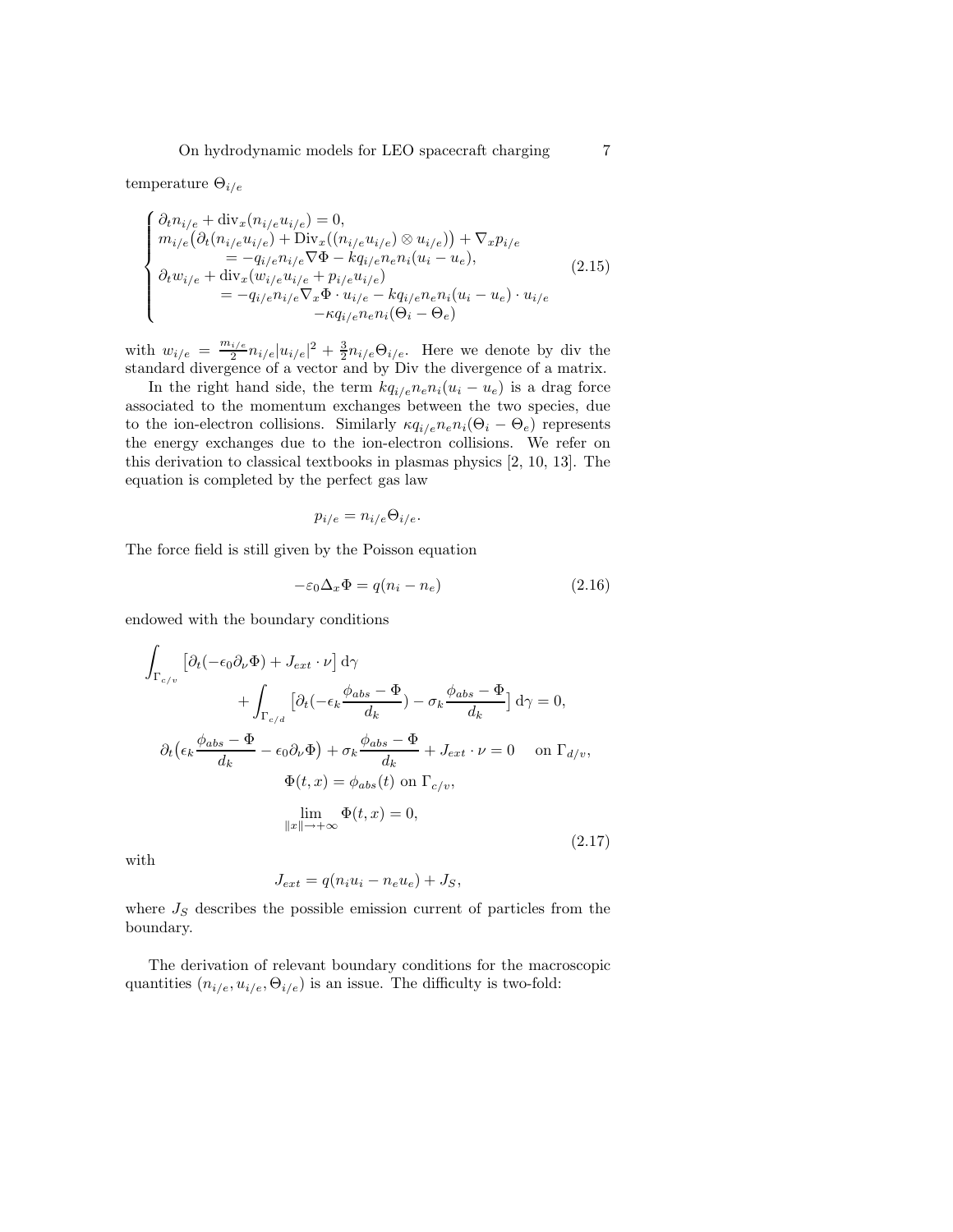- On the one hand, we deal with an hyperbolic system so that we should prescribe only the incoming fields. We refer to [12] for a deep discussion on this aspect.

- On the other hand, the Maxwellian state is usually not compatible with the kinetic boundary condition  $(2.9)$ . Hence a kinetic boundary layer, the so-called Knudsen layer, should be taken into account, see [17, 25], or for a more practical viewpoint [11]. Remark that a conservative boundary condition such that  $J_{ext} \cdot \nu = 0$ , for instance with full reflection  $\alpha = 1$  and no source  $S = 0$  in (2.9), has no interest for the charging phenomena; we refer to [1] for similar remarks.

This aspect of the problem is particularly relevant, but it belongs beyond the scope of the present paper.

Next, asymptotic considerations allow to derive a hierarchy of possible models. Indeed, for LEO regimes the following reasoning can be applied:

• the charging time can still be considered as small compared to the typical time scale of the fluid evolution. This leads to replace the evolution equation in (2.15) by their stationary version:

$$
\begin{cases}\n\text{div}_{x}(n_{i/e}u_{i/e}) = 0, \\
m_{i/e}\text{Div}_{x}((n_{i/e}u_{i/e}) \otimes u_{i/e}) + \nabla p_{i/e} \\
= -q_{i/e}n_{i/e}\nabla_{x}\Phi - kq_{i/e}n_{e}n_{i}(u_{i} - u_{e}), \\
\text{div}_{x}(w_{i/e}u_{i/e} + p_{i/e}u_{i/e}) \\
= -q_{i/e}n_{i/e}\nabla_{x}\Phi \cdot u_{i/e} - kq_{i/e}n_{e}n_{i}(u_{i} - u_{e}) \cdot u_{i/e} \\
-\kappa q_{i/e}n_{e}n_{i}(\Theta_{i} - \Theta_{e})\n\end{cases} (2.18)
$$

coupled to (2.16). Time appears as a parameter in these equations and the problem remains subject to time evolution through the boundary conditions (2.17).

• A further approximation comes by assuming that the ions/electrons temperatures depends only on the densities

$$
\Theta_{i/e} = \Theta_{i/e}^0 n_{i/e}^{\gamma_{i/e}-1}, \qquad \gamma_{i/e} \ge 1, \quad \Theta_{i/e}^0 > 0,
$$

which leads to isentropic  $(\gamma_{i/e} > 1)$  or isothermal  $(\gamma_{i/e} = 1)$  models.

• Then the classical asymptotics  $m_e/m_i \ll 1$  and the quasi-neutral regime where the Debye length is small compared to the characteristic length of the spacecraft make sense for this application. The situation differs completely from the GEO case: in GEO the Debye length is of order 10-100m, but it is of order of a few centimeters in LEO. A rigorous justification of these asymptotics is a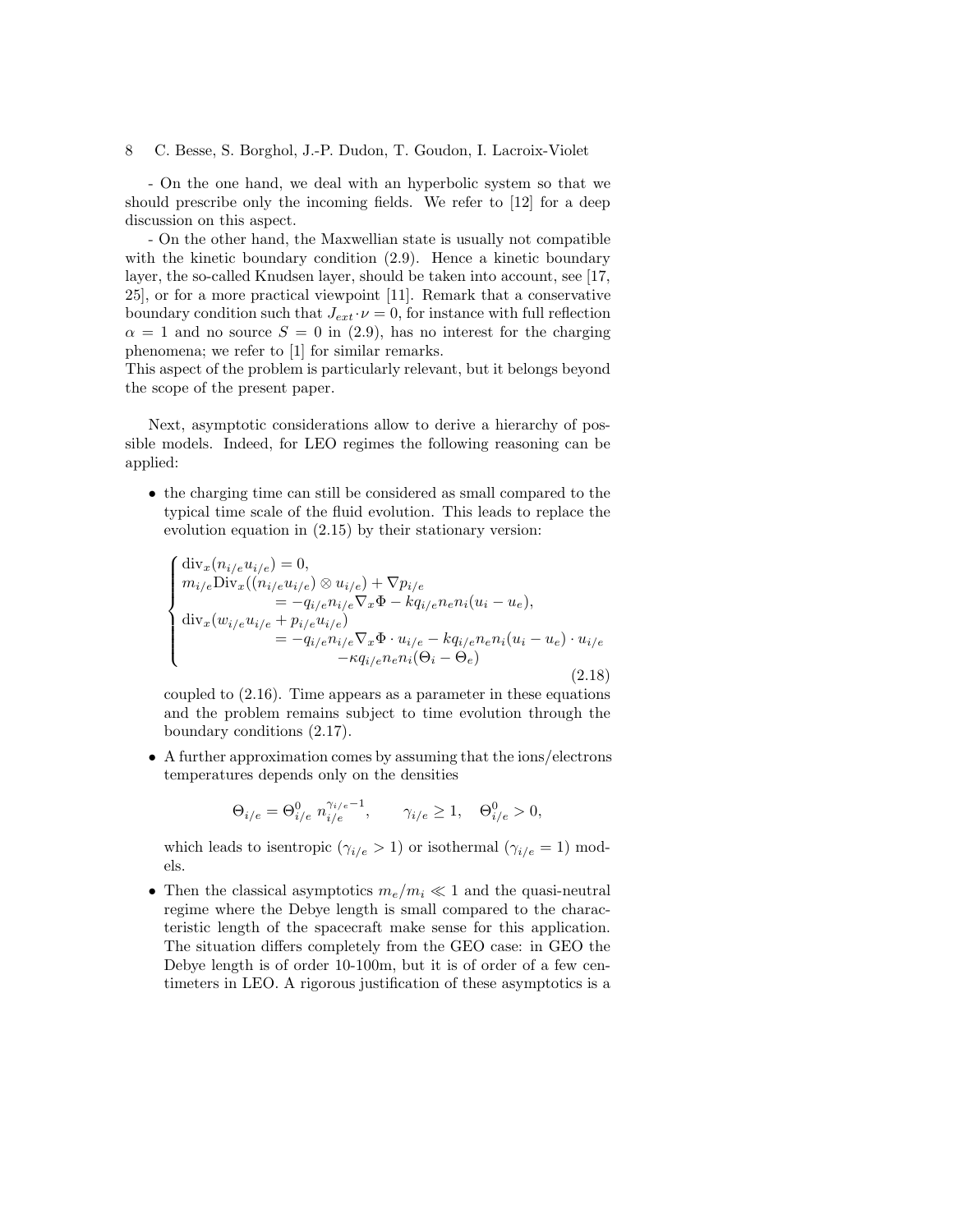very tough piece of analysis; we mention for instance to [18, 24, 27] for the treatment of some specific situations, including a complete description of the boundary layers, and further references on these topics.

## 3 A Simple 1D Model

In this Section we consider a one-dimensional caricature of the LEO charging problem. Despite its simplicity, this model is interesting since it allows to bring out certain mathematical difficulties and to evaluate easily the efficiency of numerical schemes. In this model the spacecraft is seen as a scatterer occupying the domain  $\mathcal{O} = (-h_d, h_c)$  where  $\mathcal{O}_1 =$  $(-h_d, 0)$  is occupied by a dielectric material whereas  $\mathcal{O}_0 = (0, h_c)$  is the conductor domain. The plasma fills the domain  $\Omega = (-L - h_d, -h_d) \cup$  $(h_c, L+h_c)$ . Bearing in mind numerical purposes, we consider a bounded domain, characterized by  $0 < L < \infty$ , but L is thought of as a "large" quantity, far from the scatterer. We consider only the population of positive particles, described by the density  $n \geq 0$  and current J. They obey the following stationary Euler equations:

$$
\partial_x J = 0,\tag{3.1}
$$

$$
\partial_x \left( \frac{J^2}{n} + p(n) \right) = -\frac{q}{m_i} n \partial_x \Phi \tag{3.2}
$$

for  $x \in \Omega$ , with the pressure function

$$
p(n) = n^{\gamma} \qquad \gamma > 1.
$$

In what follows, we assume the following Dirichlet boundary conditions for the density

$$
n(t, -h_d) = n_0^l > 0, \qquad n(t, h_c) = n_0^r > 0,
$$
\n(3.3)

$$
n(t, L + h_c) = n(t, -L - h_d) = n_{\infty} > 0.
$$
\n(3.4)

The potential  $\Phi$  is required to satisfy the Poisson equation

$$
-\varepsilon_0 \partial_{xx}^2 \Phi = q(n - C), \tag{3.5}
$$

for  $x \in \Omega$  where  $C(x)$  is a given positive function describing the electrons background. The neutrality far from the spacecraft is guaranteed by  $C(L + h_c) = C(-L - h_d) = n_{\infty}$ . The potential verifies

$$
\Phi(t, -L - h_d) = \Phi(t, L + h_c) = 0.
$$
\n(3.6)

This set of equations can be roughly obtained from (2.18) by assuming  $k = 0, \ \kappa = 0$  (no impulsion nor energy exchanges),  $n_e = C = n_{\infty}$  is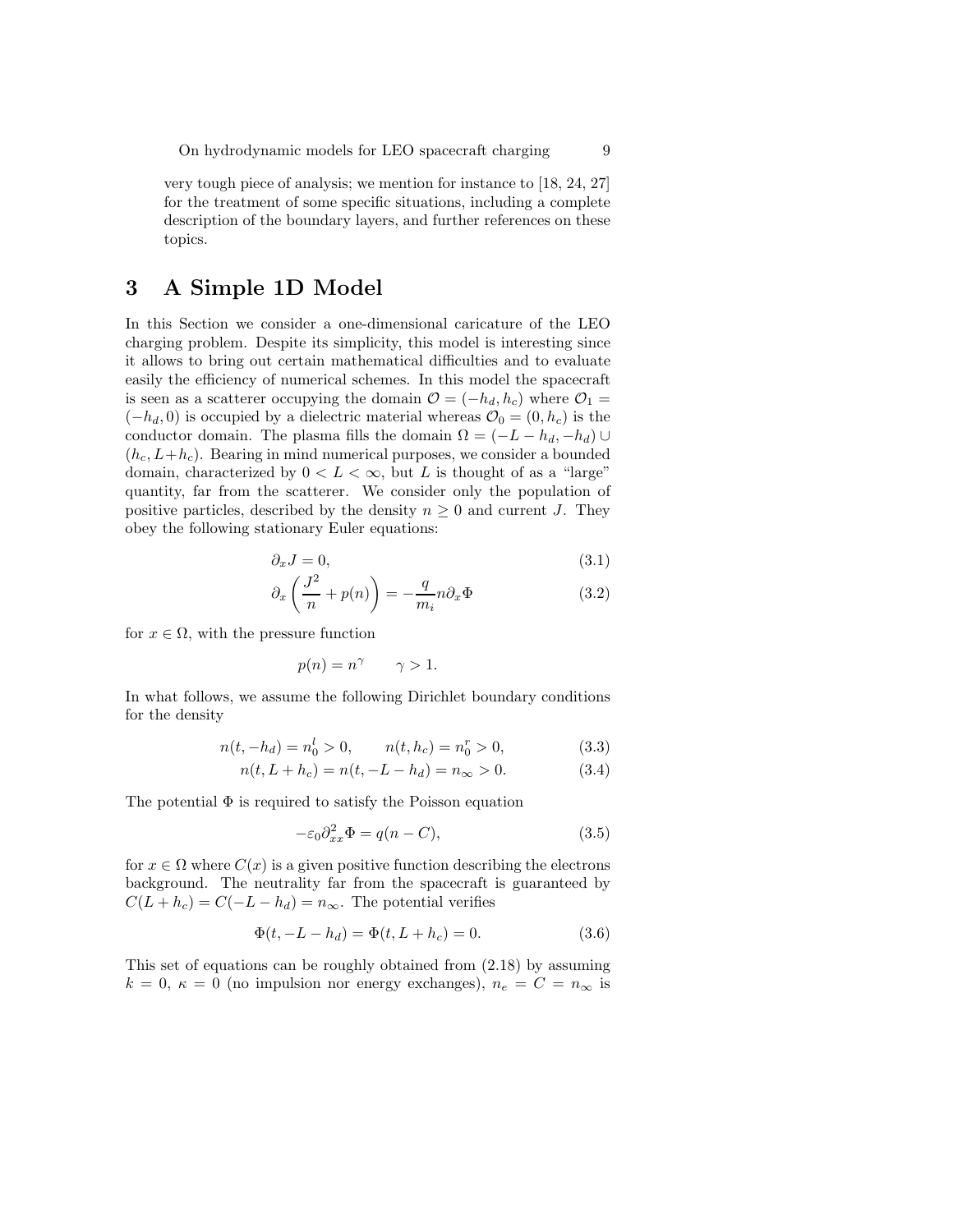constant,  $u_e = 0$  (hence there is no electron current) and  $\nabla_x \Theta_e = q \nabla_x \Phi$ with the isentropic approximation for the ions. It remains to write the boundary conditions for the potential on  $-h_d$  and  $h_c$ . For the sake of completeness, we give the main hints of the derivation, following [1]. The basis of the derivation consists in keeping in mind that the potential is actually defined on the whole domain  $(-L - h_d, L + h_c)$  and that electrodynamics relations should be used in the scatterer. We introduce a reference potential  $\Phi_{ref}$  defined by

$$
\begin{cases}\n-\partial_{xx}^2 \Phi_{ref} = 0, \\
\Phi_{ref}(-h_d) = \Phi_{ref}(h_c) = 1, \ \Phi_{ref}(L + h_c) = \Phi_{ref}(-L - h_d) = 0.\n\end{cases}
$$
\n(3.7)

In the conductor domain, the potential is constant:  $\Phi(t, x) = \phi_{abs}(t)$  for any  $x \in (0, h_c)$  where the absolute potential  $\phi_{abs}$  is a function of time to be determined. We denote  $J_{cond}$  the current in the conductor. We split  $\Phi(t,x) = \phi_{abs}(t)\Phi_{ref}(x) + \Phi'(t,x)$ , so that the differential potential  $\Phi'$ verifies

$$
\begin{cases}\n-\partial_{xx}^{2}\Phi'(t,x) = n - C & \text{on } \Omega, \\
\Phi'(t, L + h_c) = \Phi'(t, -L - h_d) = 0, \\
\Phi'(t, h_c) = 0, \ \Phi'(t, -h_d) = \Phi(t, -h_d) - \phi_{abs}(t).\n\end{cases}
$$
\n(3.8)

The boundary condition on the spacecraft will take the form of equations satisfied by  $\phi_{abs}(t)$  and  $\Phi'(t, -h_d)$ . Note that for the spacecraft engineering application, the crucial quantity to be controlled is precisely the differential potential.

Since the dielectric layer is very thin,  $h_d \ll h_c \ll L$ , there is no volumic charge in the dielectric and the derivative of the potential in the dielectric can be approximated by the finite difference

$$
\partial_x \Phi(t, -h_d) \simeq \frac{\phi_{abs}(t) - \Phi(t, -h_d)}{h_d}.
$$

The runaway current in the dielectric domain is defined by

$$
J_{diel} = -\sigma_d \frac{\phi_{abs}(t) - \Phi(t, -h_d)}{h_d},
$$

 $\sigma_d$  being the conductivity of the dielectric. Therefore, the Ampère law yields the following relations

• At 
$$
x = -h_d
$$
  
\n
$$
\partial_t \left( \epsilon_0 \partial_x \Phi(t, -h_d) - \epsilon_d \frac{\phi_{abs}(t) - \Phi(t, -h_d)}{h_d} \right)
$$
\n
$$
= J(t, -h_d) + \sigma_d \frac{\phi_{abs}(t) - \Phi(t, -h_d)}{h_d}.
$$
\n(3.9)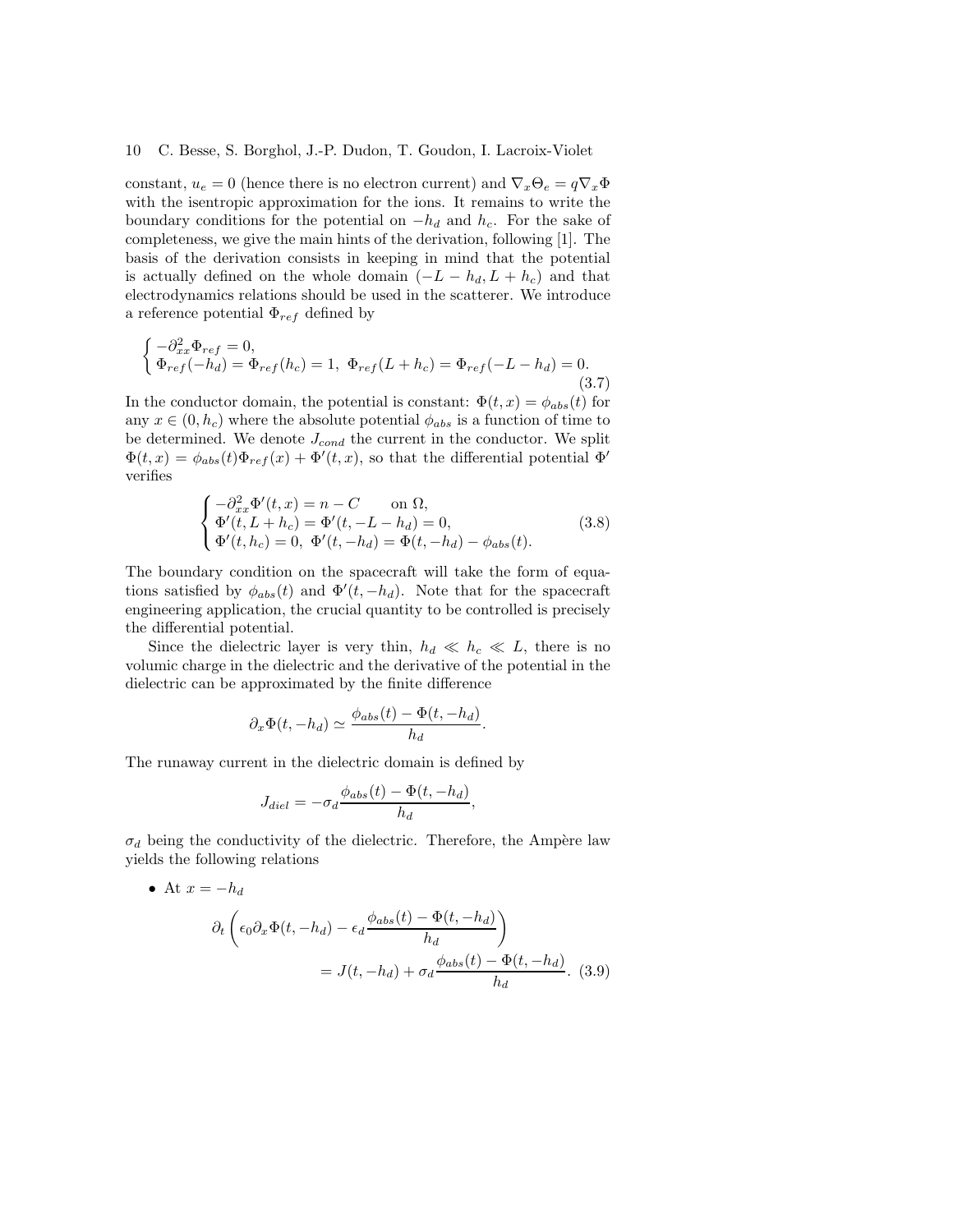• At 
$$
x = 0
$$
  
\n
$$
\partial_t \left( \epsilon_d \frac{\phi_{abs}(t) - \Phi(t, -h_d)}{h_d} \right) = -\sigma_d \frac{\phi_{abs}(t) - \Phi(t, -h_d)}{h_d} - J_{cond}.
$$
\n(3.10)

• At 
$$
x = -h_c
$$
  

$$
-\partial_t(\epsilon_0 \partial_x \Phi(t, h_c)) = J_{cond} - J(t, h_c).
$$
(3.11)

Adding (3.10) and (3.11) leads to

$$
\partial_t \left( \epsilon_d \frac{\phi_{abs}(t) - \Phi(t, -h_d)}{h_d} - \epsilon_0 \partial_x \Phi(t, h_c) \right)
$$
  
= 
$$
-\sigma_d \frac{\phi_{abs}(t) - \Phi(t, -h_d)}{h_d} - J(t, h_c).
$$

Combined with (3.9) it yields

$$
\epsilon_0 \partial_t \partial_x \big( \Phi(t, -h_d) - \Phi(t, h_c) \big) = J(t, -h_d) - J(t, h_c) \tag{3.12}
$$

Eq. (3.9) can also be recast as

$$
\epsilon_0 \partial_t \left( (\partial_x \Phi'(t, -h_d) + \phi_{abs}(t) \partial_x \Phi_{ref}(-h_d) \right) + \frac{\epsilon_d}{h_d} \partial_t \Phi'(t, -h_d) + \frac{\sigma_d}{h_d} \Phi'(t, -h_d) = J(t, -h_d). \tag{3.13}
$$

The quantities  $\Phi'(t, -h_d)$  and  $\phi_{abs}(t)$  are entirely defined by (3.12) and (3.13).

Taking into account the scaling of the dielectric thickness  $0 < h_d/h_c \ll$ 1 the boundary relations become

$$
J(t, -h_d) = J(t, h_c),
$$
\n(3.14)

$$
C_d \partial_t (\Phi(t, -h_d) - \phi_{abs}(t)) + S_d (\Phi(t, -h_d) - \phi_{abs}(t))
$$
  
=  $J_{ext}(t, -h_d)$  (3.15)

where  $C_d = \epsilon_d/\epsilon_0$  and  $S_d$  are the dimensionless capacity and conductance of the dielectric respectively. Eventually, we recap the charging equations, written here in dimensionless form, as follows:

$$
\begin{cases}\n\partial_x J = 0, & \partial_x (J^2/n + p(n)) = -n \partial_x \Phi \\
-\lambda^2 \partial_{xx}^2 \Phi = n - C,\n\end{cases}
$$
\n(3.16)

hold on the domain  $\Omega = \Omega^l \cup \Omega^r = (-L - h_d, -h_d) \cup (h_c, L + h_c)$ , where  $\lambda$  is the ratio between the Debye length and the characteristic length, and with the boundary conditions

$$
\begin{cases}\nn(t, -h_d) = n_0^l, \ n(t, h_c) = n_0^r \\
n(t, L + h_c) = n(t, -L - h_d) = n_\infty, \\
\Phi(t, L + h_c) = \Phi(t, -L - h_d) = 0,\n\end{cases} \tag{3.17}
$$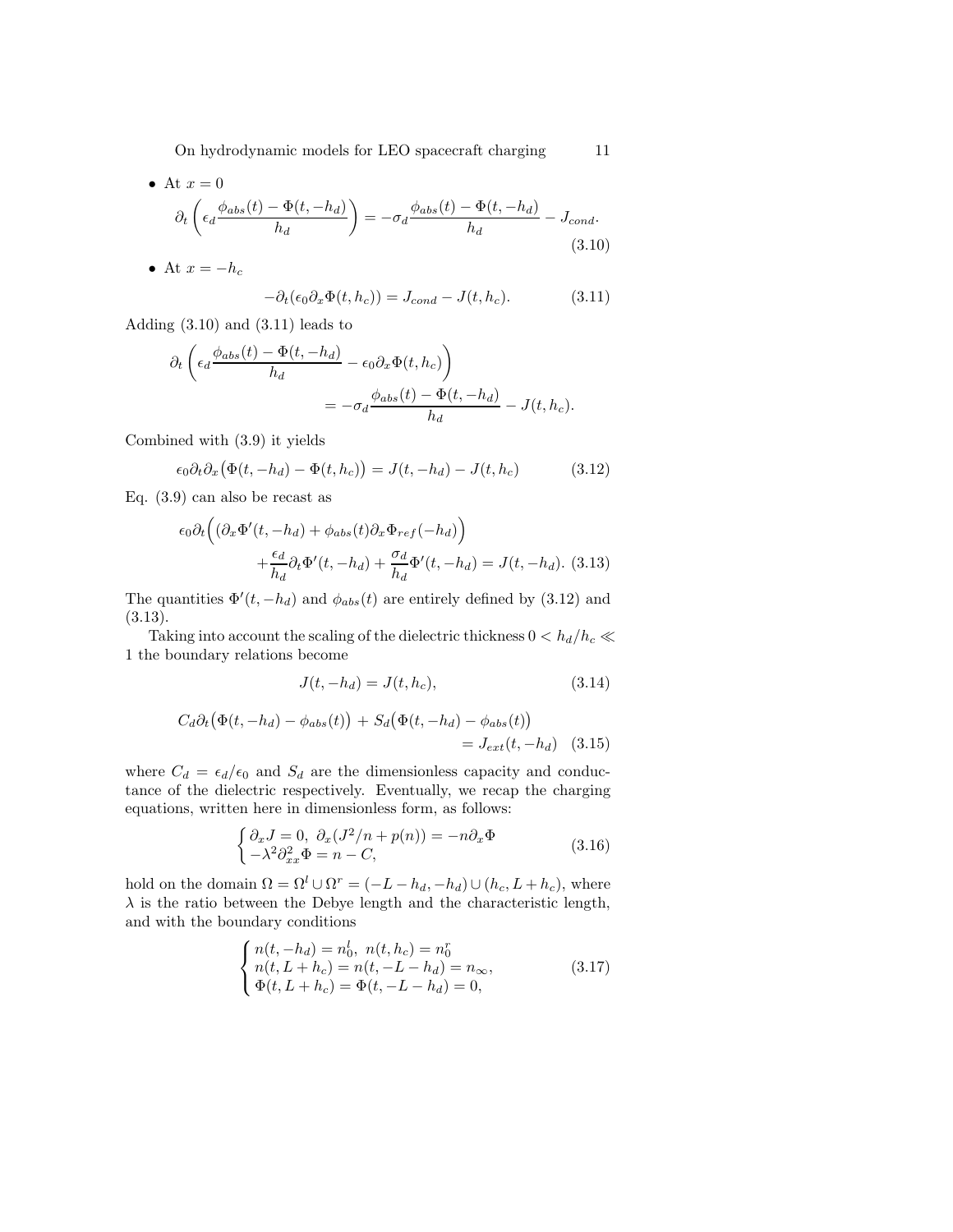together with (3.14) and (3.15). Hence we deduce that  $J = J(t)$  is actually constant on the whole set  $\Omega$ . Next, combining the momentum equation and the Poisson equation we get

$$
-\partial_{xx}^2 \Phi = \frac{1}{\lambda^2} (n - C)
$$
  
=  $\partial_x \left( \frac{1}{n} \partial_x (J^2/n + p(n)) \right) = \partial_x (F'_J(n) \partial_x n)$ 

with  $F'_J(n) = -J^2/n^3 + p'(n)/n$ . Therefore the density verifies the following second order equation

$$
\begin{cases}\n-\partial_{xx}^2 F_J(n) + \frac{1}{\lambda^2} \left(n - C\right) = 0 & \text{on } \Omega \\
F_J(n) = \frac{J^2}{2n^2} + h(n) & \\
h(n) = \int_1^n \frac{p'(y)}{y} dy = \frac{\gamma}{\gamma - 1} \left(n^{\gamma - 1} - 1\right),\n\end{cases} (3.18)
$$

endowed with Dirichlet boundary conditions.

We can also show that  $J$  is solution of a simple ODE. Indeed, we have

$$
-\partial_x \Phi = \frac{-J^2/n^2 + p'(n)}{n} \partial_x n = \partial_x F_J(n). \tag{3.19}
$$

Integrating this relation and using  $\Phi(t, -L - h_d) = \Phi(t, L + h_c) = 0$ , we obtain

$$
\begin{cases}\n\phi_{abs}(t) = F_J(n_\infty) - F_J(n_0^r),\\
\Phi(t, -h_d) = F_J(n_\infty) - F_J(n_0^l).\n\end{cases}
$$

Obviously if  $n_0^r = n_0^l$  we get  $\phi_{abs}(t) = \Phi(t, -h_d)$  for any  $t \ge 0$  and  $(3.15)$ implies that there is no current at all:  $J = 0$ . From now on we suppose  $n_0^r \neq n_0^l$ . Hence the differential equation (3.15) becomes

$$
\partial_t \left( \frac{\gamma}{\gamma - 1} \left( (n_0^r)^{\gamma - 1} - (n_0^l)^{\gamma - 1} \right) + \frac{J^2}{2} \left( \frac{1}{(n_0^r)^2} - \frac{1}{(n_0^l)^2} \right) \right) + \frac{S_d}{C_d} \left( \frac{\gamma}{\gamma - 1} \left( (n_0^r)^{\gamma - 1} - (n_0^l)^{\gamma - 1} \right) + \frac{J^2}{2} \left( \frac{1}{(n_0^r)^2} - \frac{1}{(n_0^l)^2} \right) \right) = \frac{J}{C_d}
$$

which, as soon as  $J(t) \neq 0$ , can be recast as

$$
J'(t) + \frac{S_d}{C_d} \frac{J(t)}{2} = \frac{s}{J(t)} + \beta,
$$
\n(3.20)

with

$$
s = \frac{S_d}{C_d} \frac{\gamma}{\gamma-1} \frac{(n_0^l)^{\gamma-1}-(n_0^r)^{\gamma-1}}{(n_0^l)^2-(n_0^r)^2} \ (n_0^r)^2 (n_0^l)^2,
$$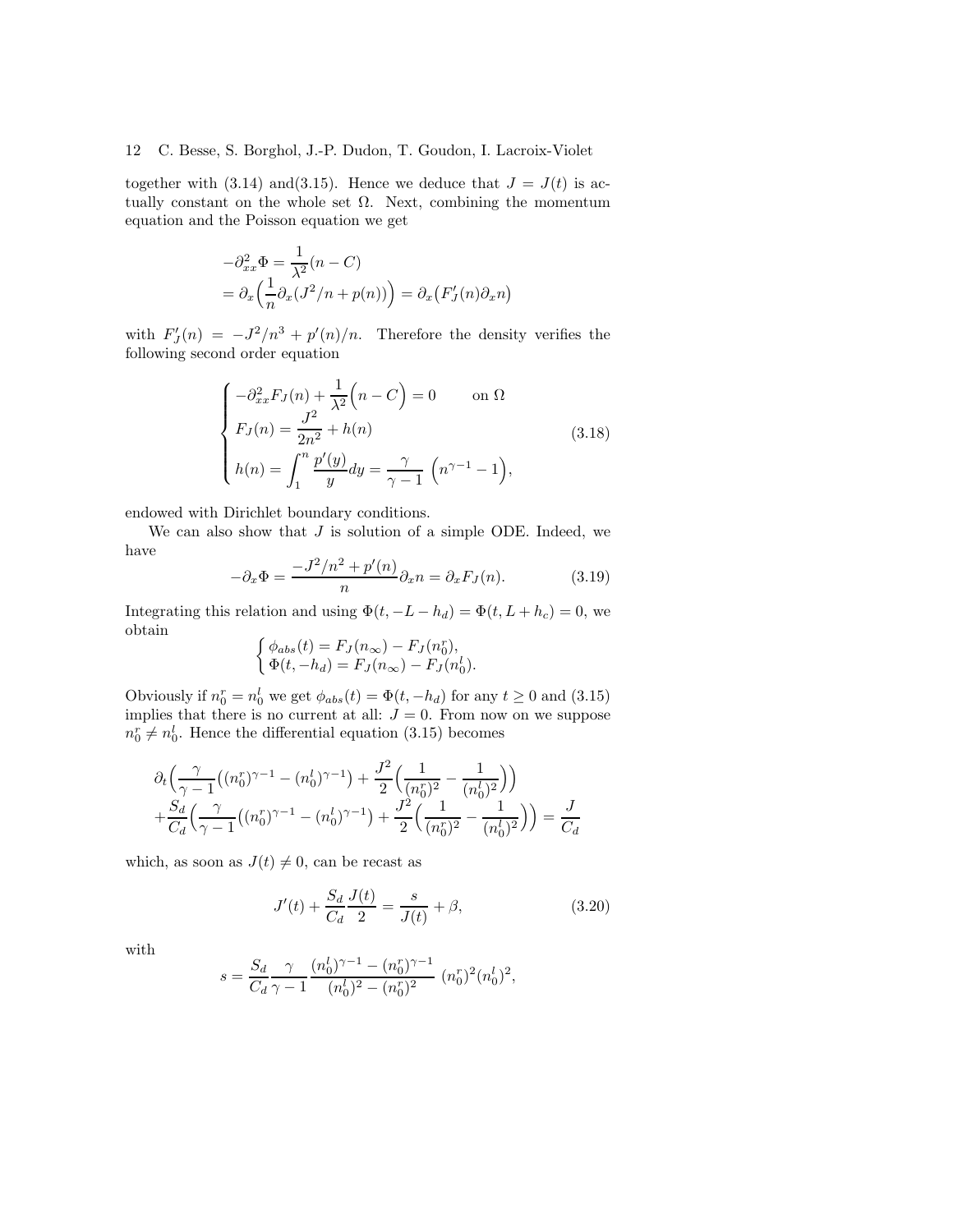and

$$
\beta = \frac{1}{C_d} \frac{(n_0^r)^2 (n_0^l)^2}{(n_0^l)^2 - (n_0^r)^2}.
$$

We observe that the equation admits two stationary solutions

$$
J_1 = \frac{C_d}{S_d} \left( \beta + \sqrt{\beta^2 + 2sS_d/C_d} \right) > 0, \ J_2 = \frac{C_d}{S_d} \left( \beta - \sqrt{\beta^2 + 2sS_d/C_d} \right) < 0
$$

# 4 Analysis of the One-Dimensional Problem

According to the previous manipulations, the evolution of the current decouples from the density variations. In turn, there is no difficulty in analyzing the current equation and we obtain the following statement.

**Proposition 4.1.** Let  $n_0^r, n_0^l > 0$ ,  $n_0^r \neq n_0^l$  and let  $J_{Init}$  be the initial current. Then, the equation  $(3.20)$  has a unique global solution. Furthermore, the solution has the following behavior

- if  $J_{Init} > J_1$  then  $J(t)$  is a positive non increasing function which converges to  $J_1$  as t goes to  $\infty$ ,
- if  $0 < J_{Init} < J_1$  then  $J(t)$  is a positive non decreasing function which converges to  $J_1$  as t goes to  $\infty$ ,
- if  $J_{Init} < J_2$  then  $J(t)$  is a negative non decreasing function which converges to  $J_2$  as t goes to  $\infty$ ,
- if  $J_2 < J_{Init} < 0$  then  $J(t)$  is a negative non increasing function which converges to  $J_2$  as t goes to  $\infty$ .

Therefore, the density  $n(t, x)$  is determined by (3.18), which is parametrized by the time variable, via the definition of the current  $J(t)$  by  $(3.20)$ . Nevertheless, while J is globally defined, this is not enough to ensure the well-posedness of (3.18) due to possible change of type of the equation.

**Definition 4.2.** When the pair  $(n, J)$  is such that  $F'_J(n) > 0$ , we say that the regime is subsonic; when the pair  $(n, J)$  is such that  $F'_{J}(n) < 0$ , we say that the regime is supersonic.

We are able to justify the existence of solutions, as far as the estimates guarantees that we remain in the subsonic region, so that (3.18) is a nonlinear elliptic equation.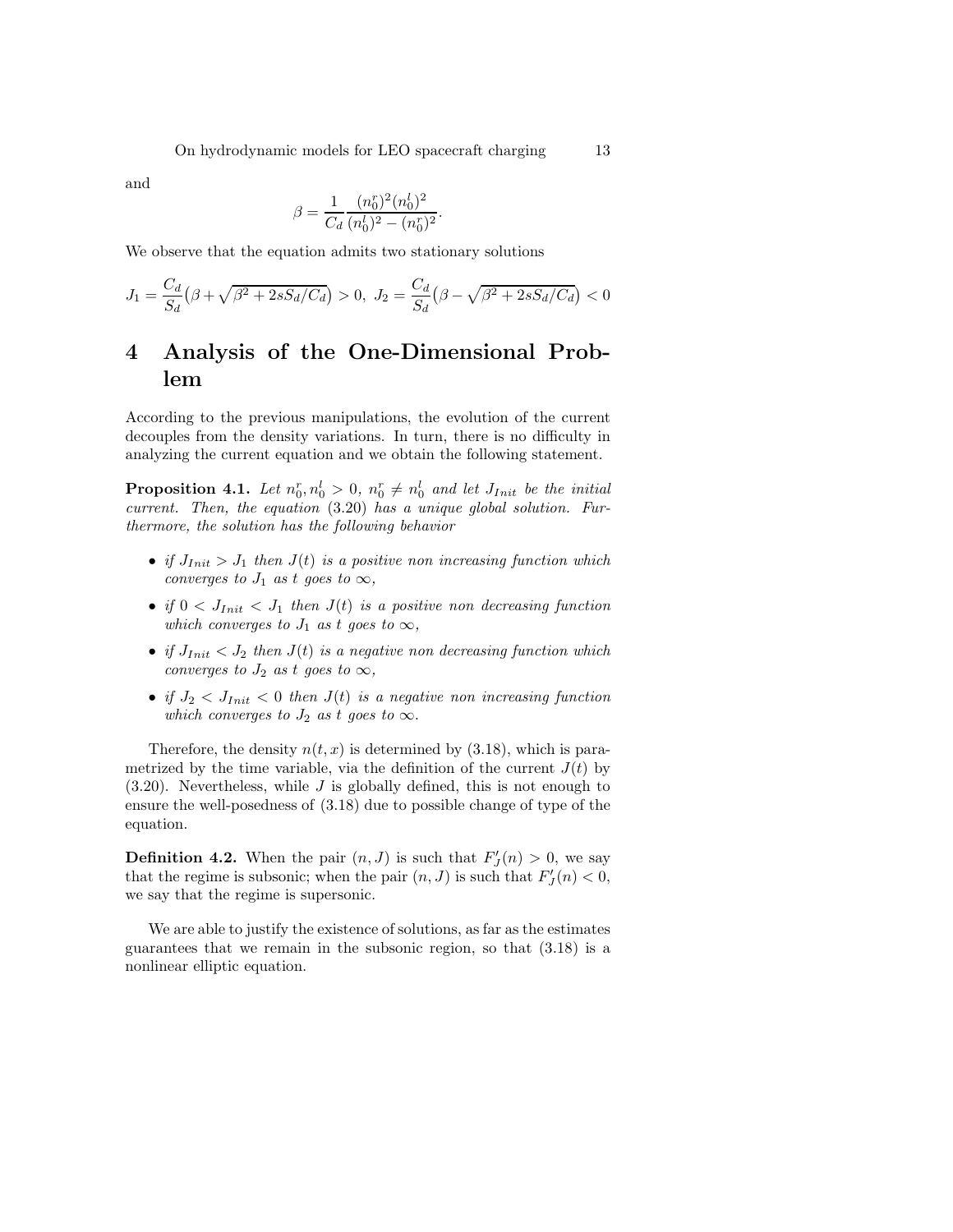**Theorem 4.3.** (Existence, uniqueness and regularity of subsonic solutions) Let  $n_0^r, n_0^l$  and  $n_\infty$  be positive. We set  $\underline{n} = \min(n_0^r, n_0^l, n_\infty, \min C)$ and  $\overline{n} = \max(n_0^r, n_0^l, n_\infty, \max C)$ . We set

$$
J_{crit} = \underline{n} \sqrt{\gamma \underline{n}^{\gamma - 1}}. \tag{4.1}
$$

Then for any  $|J_{Init}| \leq J_{crit}$  there exists a time  $T_{\star}$  and a unique solution  $(n, \Phi)$  of (3.18), (3.17) defined on  $[0, T_{\star}]$ . The solution lies in  $C^1([0,T_\star];C^2(\overline{\Omega}))$  and it verifies  $\underline{n} \leq n(t,x) \leq \overline{n}$ . If the data are such that  $0 < J_{Init} < J_1 \leq J_{crit}$  or  $0 < J_1 \leq J_{Init} < J_{crit}$  (resp.  $-J_{crit} < J_2 \leq J_{Init} < 0$  or  $-J_{crit} \leq J_{Init} < J_2 < 0$ , then the solution is globally defined.

We plot on figure 4.1 the phase portrait of the current  $J$  which summarizes the different situations described in Proposition 4.1 and Theorem 4.3. We depict the subsonic and supersonic regions respectively by white and grey colored areas. Values of  $J_1$  and  $J_2$  are 0.8035 and  $-4.0250$ , whereas  $J_{crit} = 1.1832$ . The trajectories converge very fast to  $J_1$  for positive current, and the contrary is observed for  $J_2$ . This situation is exchanged if we switch  $n_0^l$  and  $n_0^r$ .



Figure 4.1: Phase portrait of current J for  $n_0^l = 1.1, n_0^r = 1.9, n_\infty =$ 1,  $C = 1$ ,  $\gamma = 1.4$ ,  $S_d = 1.13$  and  $C_d = 3$ 

The proof of Theorem 4.3 follows the lines of [14] and it is based on a suitable fixed point method. Indeed, we show that the mapping  $\mathcal{T}: n \mapsto \tilde{n}$  defined by

$$
\tilde{n} - \lambda^2 \partial_x (F'_J(n) \partial_x \tilde{n}) = C
$$

endowed with the Dirichlet boundary conditions (3.17) has a unique fixed point. The proof uses the regularizing effect of elliptic equations. Hence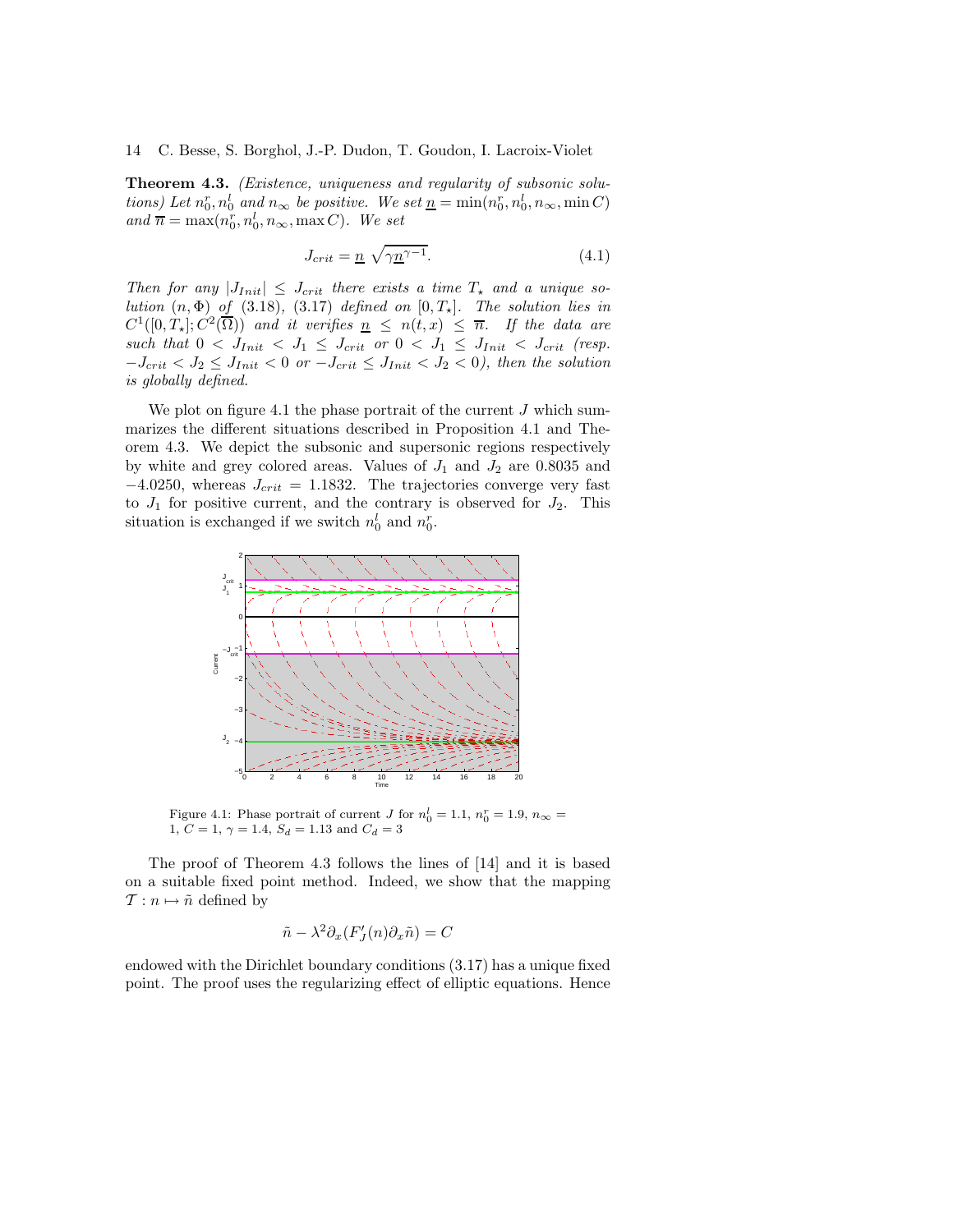it works as soon as the regime is subsonic, which leads to the condition  $(4.1)$  on the current, see [14]. Coming back to  $(3.20)$ , we can exhibit conditions on the data (that is on  $n_0^l, n_0^r, n_\infty$ ) such that the current  $J(t)$ remains in the interval  $0 < J(t) < J_1 < J_{crit}$  for any time  $t \geq 0$ , and therefore the solution of the whole problem is globally defined.

According to [23], we guess that we can exhibit some  $J^{crit} > J_{crit}$ such that if the initial current is large enough  $|J_{Init}| \geq J^{crit}$  then, we remain in a supersonic case and we can also show the existence-uniqueness of a smooth solution. The proof is much more delicate since we do not have in the supersonic case a so nice elliptic structure and helpful estimates (like in particular the maximum principle) are not easily available. The analysis of the possible change of type and transonic regimes would be very interesting and challenging; we refer to [15, 16] for results in this direction.

# 5 Numerical Simulation of the One-Dimensional Problem

We investigate numerically the following system

$$
J'(t) + \frac{S_d}{C_d} \frac{J(t)}{2} = \frac{s}{J(t)} + \beta, \qquad t \in [0, T], \tag{5.1}
$$

$$
-\partial_{xx}^{2}F_{J}(n) + \frac{1}{\lambda^{2}}\left(n - C\right) = 0, (x, t) \in \Omega \times [0, T] \quad (5.2)
$$

$$
-\partial_{xx}^2 \Phi = \frac{1}{\lambda^2} \Big( n - C \Big), \, (x, t) \in \Omega \times [0, T] \quad (5.3)
$$

$$
n(t, -h_d) = n_0^l, \quad n(t, h_c) = n_0^r, \qquad t \in [0, T], \tag{5.4}
$$

$$
n(t, L + h_c) = n(t, -L - h_d) = n_{\infty}, \qquad t \in [0, T],
$$
 (5.5)

$$
\Phi(t, h_c) = \phi_{abs}(t) = F_J(n_{\infty}) - F_J(n_0^r), \qquad t \in [0, T], \tag{5.6}
$$

$$
\Phi(t, -h_d) = F_J(n_{\infty}) - F_J(n_0^l), \qquad t \in [0, T], \tag{5.7}
$$

$$
\Phi(t, L + h_c) = \Phi(t, -L - h_d) = 0, \qquad t \in [0, T].
$$
 (5.8)

with 
$$
F_J(n) = \frac{J^2}{2n^2} + h(n)
$$
 and  $h(n) = \int_1^n \frac{p'(y)}{y} dy = \frac{\gamma}{\gamma - 1} \left( n^{\gamma - 1} - 1 \right).$ 

We solve the current equation (5.1) for the variable  $y(t) = J(t)^2$ , the equation being transformed as

$$
y'(t) + \frac{S_d}{C_d}y(t) = 2\left(s \pm \beta \sqrt{y(t)}\right).
$$
\n(5.9)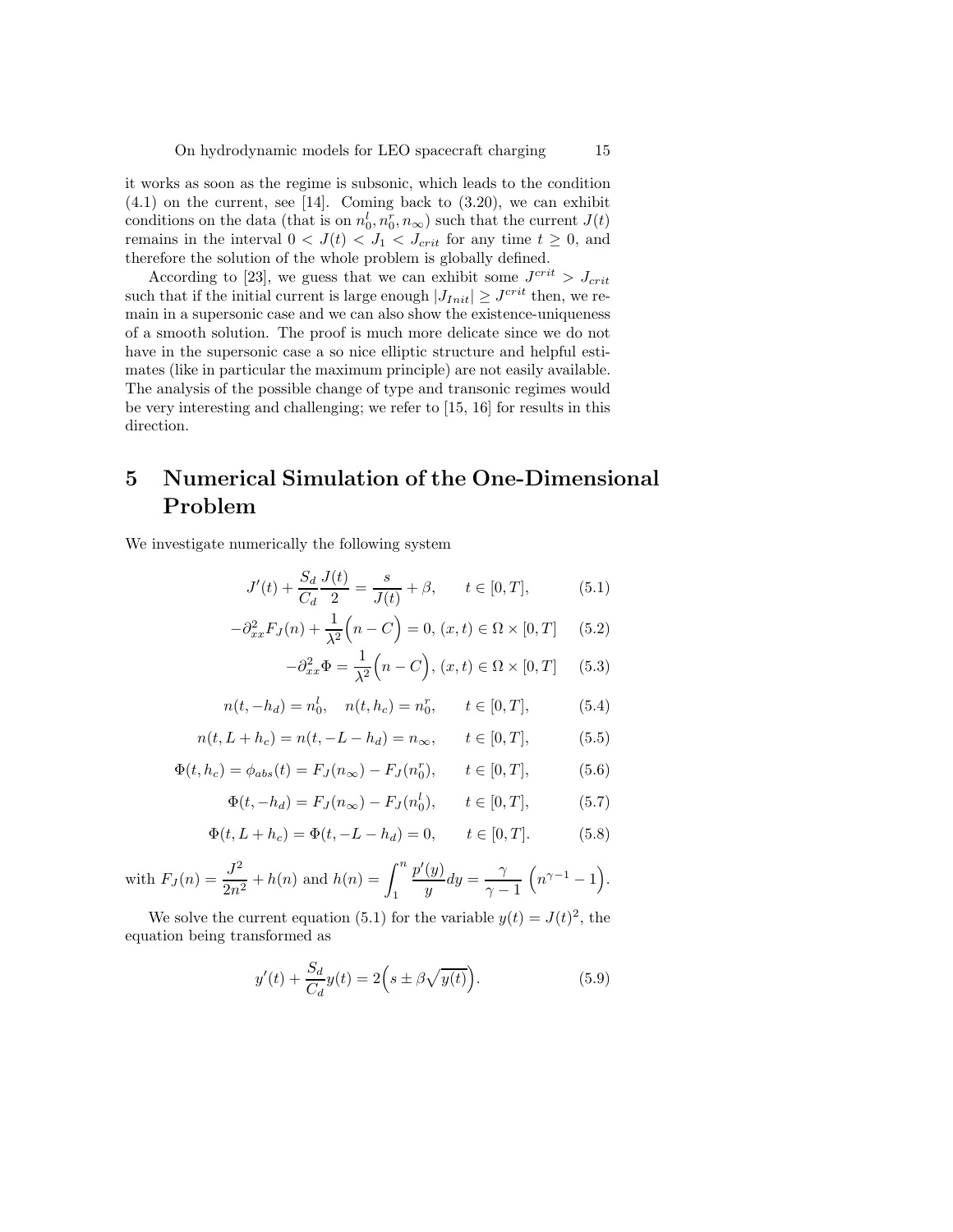The choice of the sign in the r.h.s of (5.9) is determined by the sign of the initial datum  $J_{Init}$  since the sign of  $J$  remains constant in time. Therefore,  $J(t) = \pm \sqrt{y(t)}$ . The equation (5.9) is solved once for all by a standard Runge-Kutta scheme.

Then, knowing the current  $J^k$ , approximation of  $J(k\Delta t)$ , we approach (5.2) with a basic finite difference scheme

$$
n_j^k - \frac{\lambda^2}{\Delta x} \left( F'_{J^k}(n_{j+1}^k) \frac{n_{j+1}^k - n_j^k}{\Delta x} - F'_{J^k}(n_j^k) \frac{n_j^k - n_{j-1}^k}{\Delta x} \right) = C_j. \quad (5.10)
$$

The nonlinear equation (5.10) is solved by a Newton algorithm. The elliptic Poisson equation (5.3) is also solved by classical finite difference scheme. Although seeming stationnary, those equations depends on time by their boundary condition (5.4)-(5.8).

The simulation reveals the threshold effect in the choice of the initial current: for a small enough  $J_{Init}$  the scheme works well and reproduce a smooth density profile, as expected. But, starting with a larger initial current, singularity might appear characterized by the non invertibility of the linear systems involved in the resolution of (5.10). To emphasize this point we make the following experiment with  $-h_d = h_c = 0$  and  $L = 1$  for the domain  $\Omega$ . We consider  $\gamma = 1.4$ ,  $S_d = 1.13$ ,  $C_d = 3$ ,  $n_{\infty} = 1, n_0^l = 1.1, n_0^r = 1.9$  and  $C = 1$ . In this case we recall that the critical current is  $J_{crit} = 1.1832$ . In figures 5.1, 5.2, 5.3 we take  $J_{Init} = 1.15$  such that  $J_{Init} < J_{crit}$  and we are in the subsonic case. Here the current is a smooth decreasing function of time. With the same values of parameters, taking  $J_{Init} = 1.2$ , singularities appear directly from the begining. If  $J_{Init} = -0.5$ , we also observe a problem when  $J(t)$ crosses the value of  $-J_{crit}$  and singularities appear.



Figure 5.1: Evolution of current (line at top corresponds to the value of  $J_{crit}$ )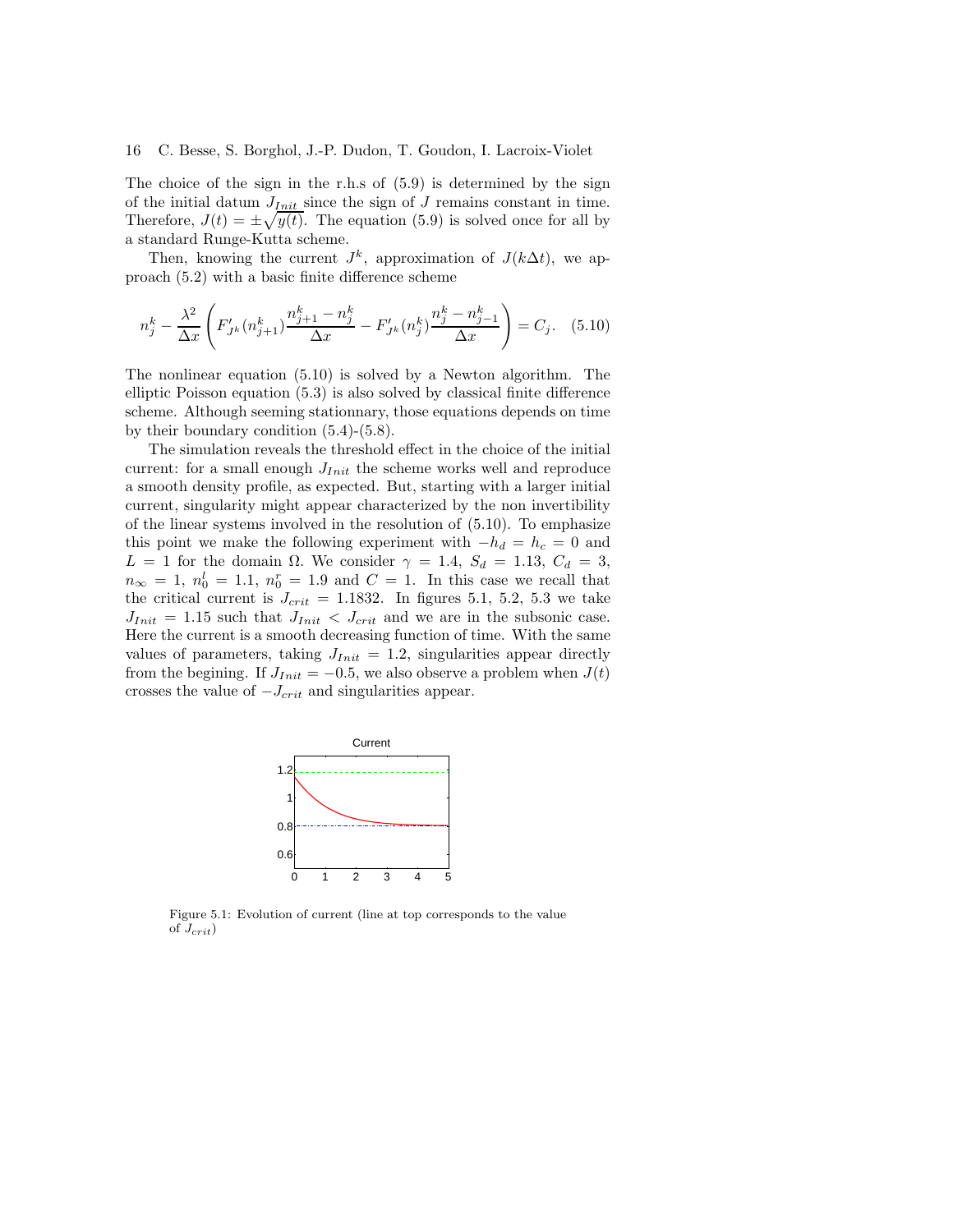

Figure 5.2: Evolution of potential

−1<sup>L</sup>

 $-0.5$  0 0.5 1



Figure 5.3: Evolution of density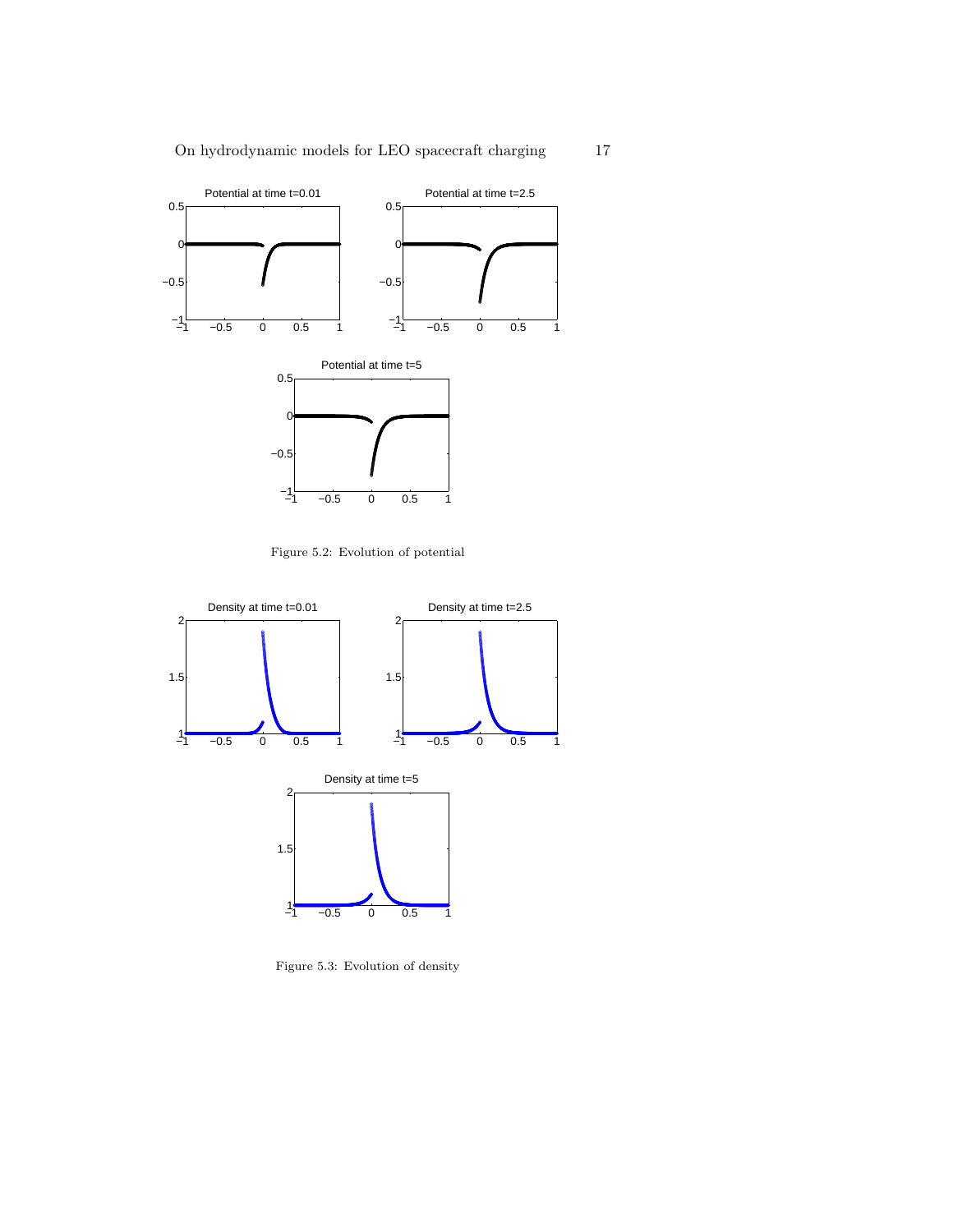As a final comment, it is worth having in mind that in the rescaled problem (3.16)-(3.17) the Debye length might be small compared to the characteristic length scale. Hence, in LEO environment we usually have  $0 < \lambda \ll 1$ . It leads to the formation of boundary layers. Indeed, let us set  $C = n_{\infty} = 1$ . Writing the equation for  $\lambda = 0$  we simply get

$$
\partial_x j = 0
$$
,  $F'_j(n)\partial_x n = \partial_x \Phi$ ,  $n = 1$ .

Taking into account the condition at infinity (or at the far end boundary  $x = L + h_c$  or  $-L - h_d$ , the solution reads

$$
\overline{n} = 1, \quad \overline{j} = j(t), \quad \overline{\Phi} = 0.
$$

However, this solution does not verify the boundary condition at  $x = h_c$ nor  $x = -h_d$ . Let us expand the solution of (3.16)-(3.17) as follows

$$
j = \overline{j} + \tilde{j}(x/\lambda) + \lambda \hat{j}, \quad \Phi = \overline{\Phi} + \tilde{\Phi}(x/\lambda) + \lambda \hat{\Phi}, \quad n = 1 + \tilde{n}(x/\lambda) + \lambda \hat{n}.
$$

At leading order we obtain the following relations satisfied by the boundary correctors:

$$
\begin{cases} \frac{1}{\lambda} \partial_y \widetilde{j}(x/\lambda) = 0, \\ \frac{\gamma - \overline{j}^2}{\lambda} \partial_y \widetilde{n} = \frac{1}{\lambda} \partial_y \widetilde{\Phi}, \\ -\partial_{yy}^2 \widetilde{\Phi} = \widetilde{n}. \end{cases}
$$

The equation is completed by the boundary condition matching the data to the solution corresponding to  $\lambda = 0$ , that is

$$
\Phi(y=0) = \phi_{abs}(t) = F_{J(t)}(n_{\infty}) - F_{J(t)}(n_0^{r})
$$
  
or 
$$
\Phi(t, -h_d) = F_{J(t)}(n_{\infty}) - F_{J(t)}(n_0^{l}),
$$
  

$$
\widetilde{\Phi}(y \to \infty) = 0,
$$
  

$$
\widetilde{n}(y=0) = n_0^{r} - 1 \text{ or } n_0^{l} - 1,
$$
  

$$
\widetilde{n}(y \to \infty) = 0.
$$

The numerical treatment of this kind of asymptotic problem leads to severe stiff problems, which require a specific treatment. A deep understanding of the boundary layer formation and of the scale separation helps in designing an efficient numerical scheme, as in [26].

## 6 Conclusions

Considering LEO environment instead of GEO, it can be tempting to describe spacecraft charge phenomena by using hydrodynamic models, at least as a first approximation. Such models are indeed less complicated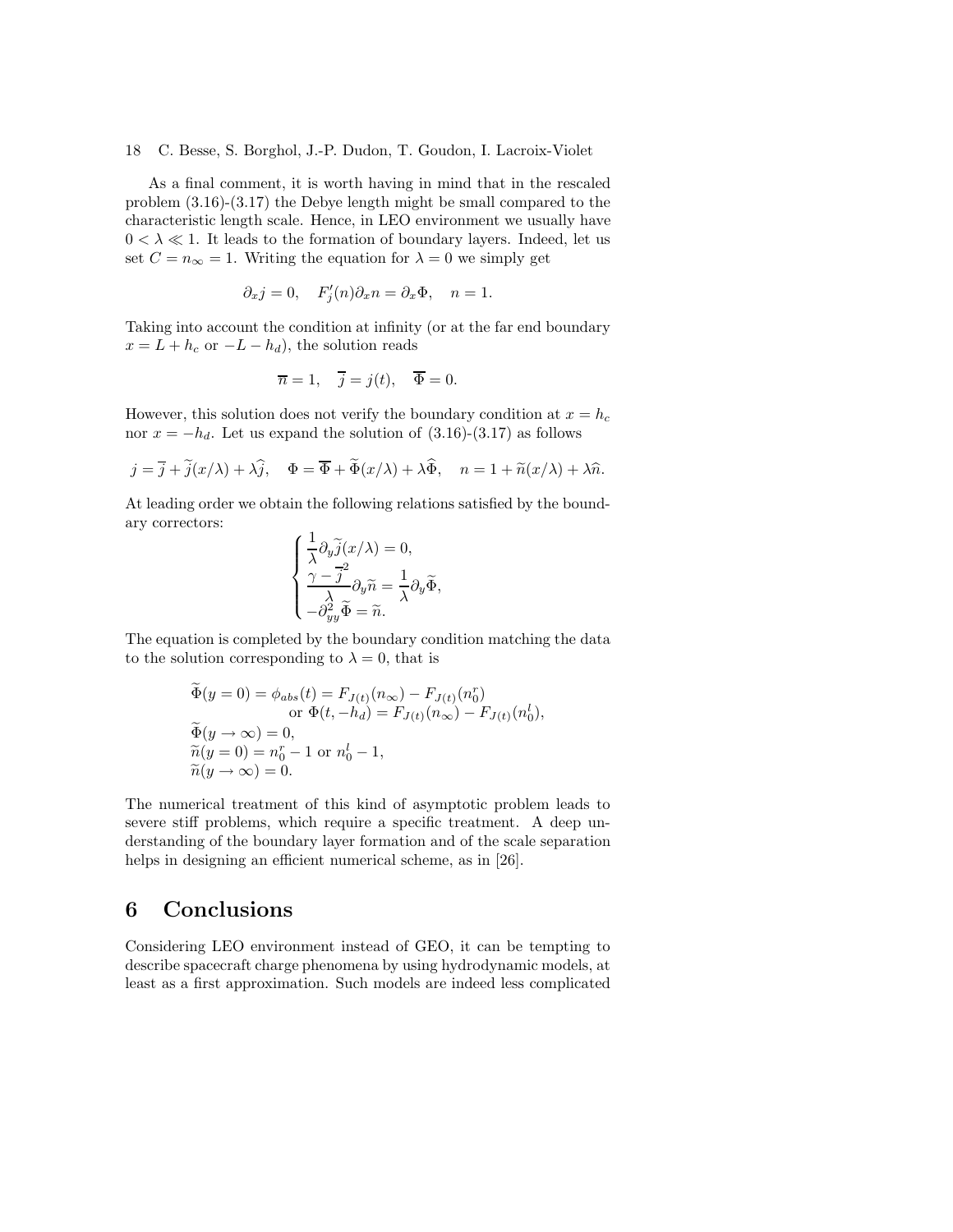than a full kinetic description of the plasma and can be treated for a reduced numerical cost. The underlying Euler equations are thus coupled to the Poisson equation for the electric potential, with complex and non standard boundary conditions. These boundary conditions for the potential, which take into account that different places on the spacecraft surface can have a different electrical behavior, are at the origin of the charging phenomena. We point out several difficulties related to the hydrodynamic modeling:

- A crucial issue concerns the boundary condition to be satisfied by the hydrodynamic unknowns. A convincing derivation should certainly goes back to the kinetic model and the hydrodynamic limit through a fine analysis of the kinetic boundary layer.
- Due to the time evolution through the boundary condition, change of type of the flow can occur. Such passage from subsonic to supersonic regimes make the mathematical analysis difficult and might lead to breakdown of the numerical methods. This is illustrated on a simple one dimensional caricature model.
- Eventually, a careful discussion of the various scales involved in the equations is necessary. The multiscale features of the problem definitely make it challenging for numerical simulations which require the design of refined and dedicated schemes.

Acknowledgements: We are gratefully indebted to Jean-Paul Dudon from Thalesalenia Space for introduction to the problem and many fruitful discussions.

## References

- [1] C. Besse, J.-P. Dudon, T. Goudon and N. Vauchelet. Comparison of Vlasov solvers for spacecraft charging simulation. Preprint INRIA 2009.
- [2] S. I. Braginskii. Transport processes in a plasma. In Reviews of plasma physics, M. Leontovich ed., vol. 1. Consultants Bureau, New York, 1965, pp. 205–311.
- [3] M. Chane-Yook. Etude d'une équation cinétique liée à l'effet Compton ; modélisation et simulation 3D de la charge d'un satellite en environnement plasmique. PhD thesis, Université de Provence, 2004.
- [4] M. Chane-Yook, S. Clerc and S. Piperno. Space charge and potential distribution around a spacecraft in an isotropic plasma. J. Geophys. Res., Vol. 111, No. A4, A04211, 2006.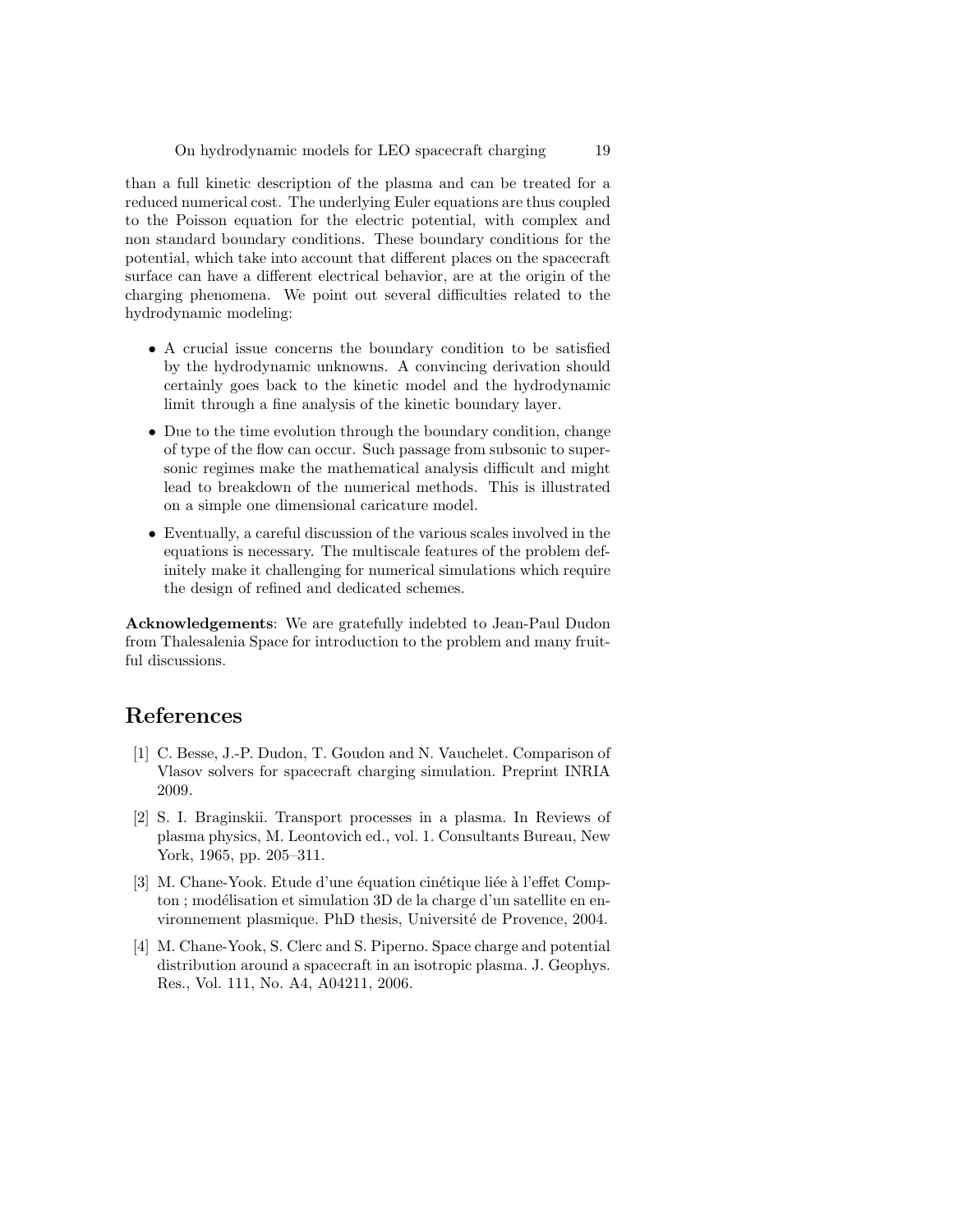- 20 C. Besse, S. Borghol, J.-P. Dudon, T. Goudon, I. Lacroix-Violet
- [5] O. Chanrion. Simulation de l'influence de la propulsion plasmique sur la charge électrostatique d'un satellite en milieu magnétosphérique. PhD thesis, Ecole Nationale des Ponts et Chaussées, 2001.
- [6] S. Clerc, S. Brosse and M. Chane-Yook. Sparcs : an advanced software for spacecraft charging analysis. Proceedings of the 8th Spacecraft Charging Tech. Conf., Huntsville, AL, October 20-24, 2003.
- [7] F. Coron, F. Golse and C. Sulem. A classification of well-posed kinetic layer problems. Commun. Pure Appl. Math. 41 (1988) 409– 435.
- [8] P. Crispel. Etude de la transition de la décharge primaire vers l'arc secondaire sur un générateur solaire de satellite, PhD thesis, Université Toulouse 3, 2005.
- [9] P. Crispel, P. Degond and M.-H. Vignal. Quasi-neutral fluid models for current-carrying plasmas. J. Comput. Phys., 205, 2 (2005) 408– 438.
- [10] A. Decoster. Modelling of collisions. Series In Applied Mathematics vol. 2. Elsevier, 1998.
- [11] S. Dellacherie. Coupling of the Wang Chang-Uhlenbeck equations with the multispecies Euler system. J. Comp. Phys. 189 (2003) 239– 276.
- [12] F. Dubois and P. LeFloch. Boundary conditions for nonlinear hyperbolic systems of conservation laws. J. Differential Equations 71, 1 (1988) 93–122.
- [13] P. Degond. Macroscopic models of charged-particle transport derived from kinetic theory. ICIAM 95, Hamburg, 1995. Math. Res. vol. 87, Akademie Verlag, Berlin, 1996, pp. 39–53.
- [14] P. Degond and P. A. Markowich. On a one-dimensional steadystate hydrodynamic model for semiconductors. Appl. Math. Lett., 3 (1990) 25–29.
- [15] I. M. Gamba. Stationary transonic solutions of a one-dimensional hydrodynamicmodel for semiconductors. Comm. Part. Diff. Eqs. 17 (1992) 553–577.
- [16] I. M. Gamba and C. S.Morawetz. A viscous approximation for a 2-D steadysemiconductor or transonic gas dynamic flow : existence theorem for potentialflow. Comm. Pure Appl. Math. XLIX (1996) 999–1049.
- [17] F. Golse, B. Perthame and C. Sulem. On a boundary layer problem for the nonlinear Boltzmann equation. Arch. Rational Mech. Anal. 103, 1 (1988) 81–96.